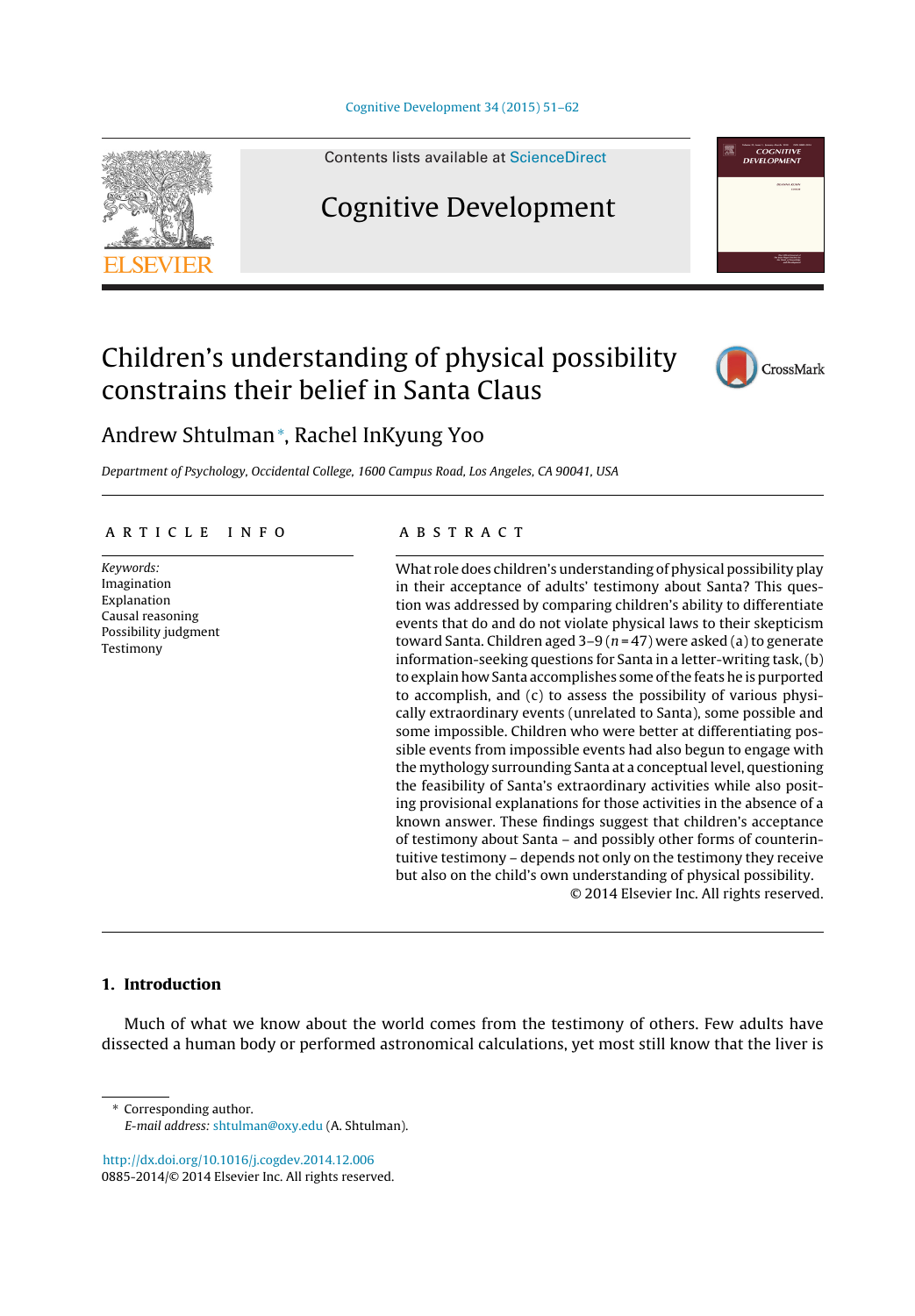in the abdomen and that the Earth orbits the sun. One of the prerequisites of learning from testimony is that we must trust what others tell us, but such trust need not be blind. There are many strategies one could use for discriminating trustworthy informants from untrustworthy ones, and children seem to adopt these strategies prior to formal schooling, preferring informants who are knowledgeable ([Birch,](#page-10-0) [Vauthier,](#page-10-0) [&](#page-10-0) [Bloom,](#page-10-0) [2008\),](#page-10-0) familiar [\(Corriveau](#page-10-0) [&](#page-10-0) [Harris,](#page-10-0) [2009\),](#page-10-0) consistent ([Pasquini,](#page-10-0) [Corriveau,](#page-10-0) [Koenig,](#page-10-0) [&](#page-10-0) [Harris,](#page-10-0) [2007\),](#page-10-0) and moral [\(Doebel](#page-10-0) [&](#page-10-0) [Koenig,](#page-10-0) [2013\).](#page-10-0)

To date, research on how children learn from testimony has focused on children's evaluation of the source of novel testimony [\(Mills,](#page-10-0) [2013\),](#page-10-0) yet their evaluation of the content of that testimony is just as important. Informants who are generally trustworthy may occasionally impart false information, and informants who are generally untrustworthy may occasionally impart true information. Testimony about Santa Claus is a prime example. Children receive this testimony from individuals who, by most measures, are trustworthy (e.g., parents, relatives, mentors), yet that testimony is not only false; it's highly implausible. Santa is purported to engage in activities that violate physical principles known even to infants, at least on an implicit level ([Baillargeon,](#page-10-0) [2004;](#page-10-0) [Spelke,](#page-10-0) [1990\).](#page-10-0) For instance, Santa violates our expectations about spatiotemporal continuity by visiting all the world's children in a single night; he violates expectations about containment by entering children's houses through their narrow chimneys; and he violates expectations about support by flying through the air on a wooden sleigh. Despite these causal violations, young children believe in Santa more strongly than they believe in any other fantasy character [\(Sharon](#page-10-0) & Woolley, [2004\),](#page-10-0) and they typically retain that belief until age 8 or 9 [\(Blair,](#page-10-0) [McKee,](#page-10-0) [&](#page-10-0) [Jernigan,](#page-10-0) [1980;](#page-10-0) [Prentice,](#page-10-0) [Manosevitz,](#page-10-0) [&](#page-10-0) [Hubbs,](#page-10-0) [1978\).](#page-10-0) Why do children so readily trust testimony that contradicts many of their most deeply entrenched causal expectations?

One possibility is that the testimony itself is sufficiently consistent across different informants. Parents, relatives, and mentors all seem to agree that Santa is real, and children may thus privilege the consistency of that testimony over any personal doubts to the contrary. Only when the testimony becomes mixed do children begin to waver in their belief. As [Harris,](#page-10-0) [Pasquini,](#page-10-0) [Duke,](#page-10-0) [Asscher,](#page-10-0) [and](#page-10-0) [Pons](#page-10-0) [\(2006\)](#page-10-0) state in the following passage, "Admittedly, children's belief in Santa Claus . . . involves a mistake about reality, but the primary source of that mistake is almost certainly the testimony that children hear rather than some autonomous inclination to live in a fantasy world. . . . When older children abandon their belief in a particular special being it is probably not attributable to any change in their fantasy disposition or to a cognitive developmental advance but rather to a shift in the pattern oftestimony thatthey receive." (p. 94). On this view, children's belief in Santa comes and goes with the ebb and flow of testimony about Santa, regardless, perhaps, of the child's conceptual understanding of that testimony.

Support for this view comes from research documenting direct correlations between children's belief in fantasy characters and the cultural support they receive for those beliefs. Children whose parents explicitly endorse the existence of Santa Claus and other event-related fantasy characters (i.e., the Easter Bunny and the Tooth Fairy) are more likely to believe in those characters than children whose parents do not ([Prentice](#page-10-0) et [al.,](#page-10-0) [1978;](#page-10-0) [Rosengren,](#page-10-0) [Kalish,](#page-10-0) [Hickling,](#page-10-0) [&](#page-10-0) [Gelman,](#page-10-0) [1994\).](#page-10-0) Likewise, children whose parents engage in behaviors that presuppose the existence of a fantasy character – e.g., creating evidence that the character visited their house – are more likely to believe in those characters than children whose parents do not [\(Woolley,](#page-11-0) [Boerger,](#page-11-0) [&](#page-11-0) [Markman,](#page-11-0) [2004;](#page-11-0) [Boerger,](#page-11-0) [Tullos,](#page-11-0) [&](#page-11-0) [Woolley,](#page-11-0) [2009\).](#page-11-0) And children whose parents do not endorse the existence of Santa may still believe in Santa if exposed to cultural support for that belief outside the household, as documented among U.S. children raised in Jewish households [\(Prentice](#page-10-0) [&](#page-10-0) [Gordon,](#page-10-0) [1987\)](#page-10-0) and in fundamentalist Christian households ([Clark,](#page-10-0) [1998\).](#page-10-0)

While these findings support the claim that belief in Santa is culturally prescribed, they do not necessarily indicate that disbelief in Santa is as well. Indeed, the claim that children stop believing in Santa because the testimony they receive about Santa changes with age has at least two problematic implications. First, insofar that testimony about Santa comes from many different informants, it implies that all such informants collectively tailor their testimony to children of different ages, a seemingly implausible feat of coordination. Second, it implies that children never become skeptical of the Santa myth on their own and would continue to believe in Santa indefinitely if never persuaded otherwise. While there are no prospective studies of the factors that induce disbelief in Santa (to our knowledge), retrospective studies suggest that it is skepticism, not testimony, that plays the major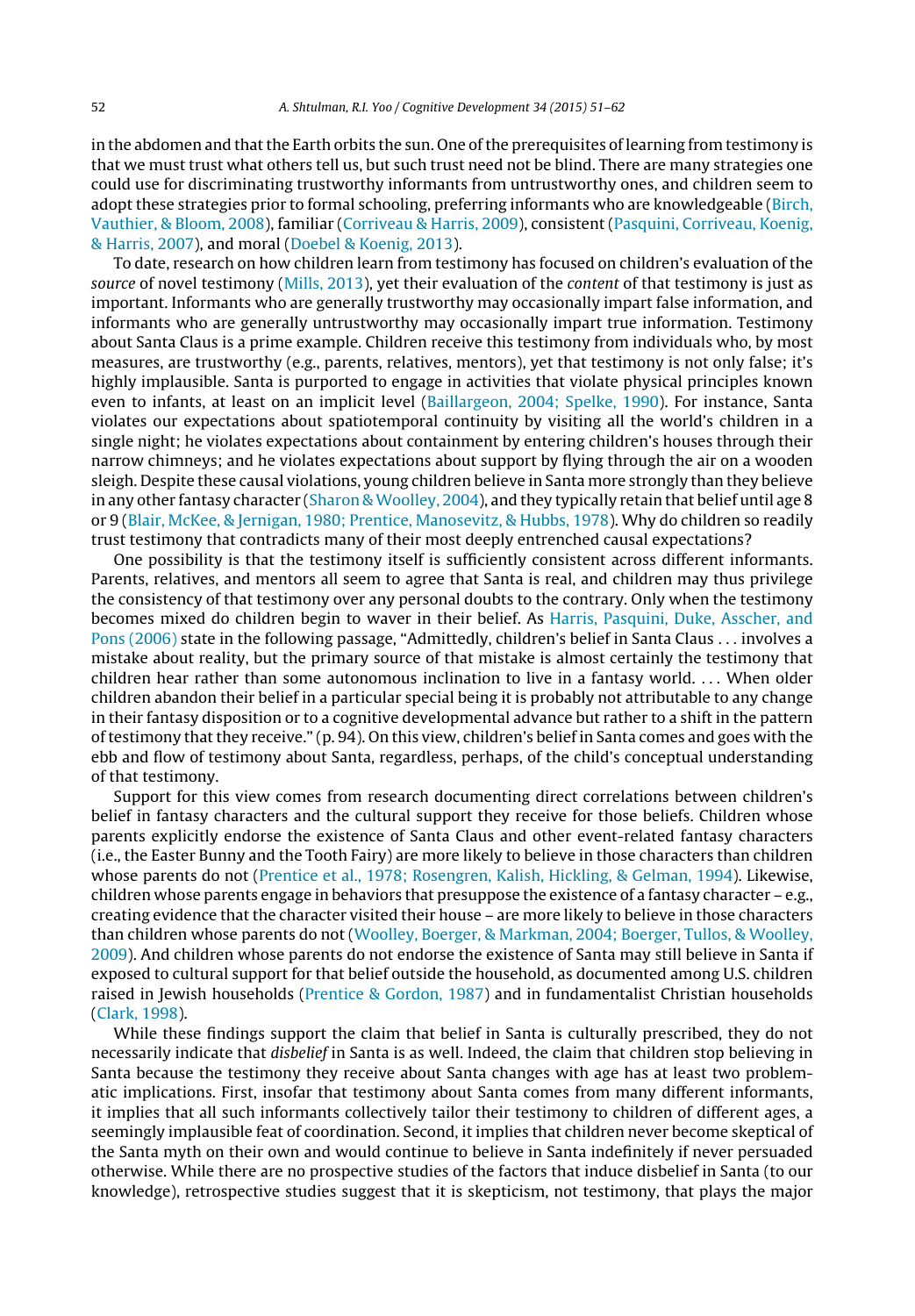role. That is, when older children are asked how they discovered that Santa was not real, few claim that they were explicitly told so by others; rather, most claim that they discovered the truth on their own [\(Anderson](#page-10-0) [&](#page-10-0) [Prentice,](#page-10-0) [1994\).](#page-10-0)

These considerations motivate a different account of the Santa phenomenon: children surely come to believe in Santa for reasons of testimony – they do not spontaneously invent the myth on their own – but they come to doubt Santa's existence not for reasons of testimony again but for reasons of intellect. That is, children come to doubt Santa's existence because they become increasingly attentive to the physical constraints that make Santa's existence impossible. One point in favor of this account is that at the same time that children begin to lose their belief in Santa, between the ages of 6 and 8 [\(Prentice](#page-10-0) et [al.,](#page-10-0) [1978\),](#page-10-0) they are also gaining a more sophisticated understanding of physical possibility, learning to better differentiate what is possible in the real world from what is not ([Shtulman](#page-10-0) [&](#page-10-0) [Carey,](#page-10-0) [2007;](#page-10-0) [Shtulman,](#page-10-0) [2009;](#page-10-0) [Weisberg](#page-10-0) [&](#page-10-0) [Sobel,](#page-10-0) [2012\).](#page-10-0)

As early as age 3, children are able to distinguish ordinary events, like moving a marble with one's hand, from impossible events, like moving a marble with one's mind ([Johnson](#page-10-0) [&](#page-10-0) [Harris,](#page-10-0) [1994;](#page-10-0) [Rosengren](#page-10-0) et [al.,](#page-10-0) [1994\),](#page-10-0) but they are unable to make the more subtle distinction between improbable events and impossible events until age 8 or later. That is, children younger than 8 typically judge improbable events, like eating pickle-flavored ice cream or finding an alligator under the bed, as impossible,failing to differentiate violations of empirical regularities (e.g., ice cream is sweet, alligators live in swamps)fromviolations of physical laws (e.g., objects cannot pass through other objects, objects fall when unsupported). To be clear, children of all ages judge events that violate physical laws as impossible, but their judgments appear to be based on superficial expectations about what typically occurs in the world rather than a more principled analysis of the event's underlying causal structure. Without such an analysis, children are bound to mistake improbable events for impossible events and unfamiliar entities for unreal entities [\(Woolley](#page-11-0) [&](#page-11-0) [Ghossainy,](#page-11-0) [2013\).](#page-11-0)

These findings suggest that older children's disbelief in Santa may be a byproduct of their developing awareness of, and attentiveness to, the physical principles that Santa violates in the course of his extraordinary activities. Testimony about Santa's activities may strike even young children as incredible, given how skeptical they are toward the possibility of unfamiliar entities and events [\(Woolley](#page-11-0) [&](#page-11-0) [Ghossainy,](#page-11-0) [2013\),](#page-11-0) but young children are not in a position to question that testimony at a conceptual level in the same way that older children are. In other words, young children may not possess the conceptual resources needed to question the extraordinary claims of a trusted authority (or set of authorities), let alone the intellectual motivation to do so. [Baxter](#page-10-0) [and](#page-10-0) [Sabbagh](#page-10-0) [\(2003\)](#page-10-0) provide some suggestive evidence supporting this idea. They asked parents of 2–7-year-olds to record the questions their children asked about Santa during the month of December. While children of all ages asked approximately the same number of questions, indicating seemingly equal levels of curiosity, the nature of those questions changed with age: younger children typically asked questions about Santa's ordinary, human-like properties (e.g., "Where does Santa live?"), whereas older children typically asked questions about Santa's extraordinary, nonhuman-like properties (e.g., "How can Santa Claus get around to all the houses in one night?").

# 1.1. A preliminary study

We sought to replicate [Baxter](#page-10-0) [and](#page-10-0) [Sabbagh's](#page-10-0) [findings](#page-10-0) [\(2003\)](#page-10-0) using a publicly available archive of emails sent to Santa at [http://emailsanta.com.](http://emailsanta.com/) Anyone who sends an email to Santa through this website is asked to provide their age, name, and location, and a random selection of such emails (screened for appropriateness of content) can be accessed on a separate page. From this website, we downloaded 392 emails sent by children aged 4–9 and retained for analysis only those emails that included an information-seeking question ( $n = 45$ ). The questions were then coded for whether they were factual or conceptual in nature. Factual questions sought additional information about the "mundane" aspects of Santa's existence, like his location or his appearance. Examples include, "Did you get a new reindeer named Olive?" and "How tall is the North Pole?" Conceptual questions, on the other hand, sought information specifically about the physical constraints that Santa is purported to violate. Examples include, "How do you fit through a chimney?" and "How do you know I'm being bad?" The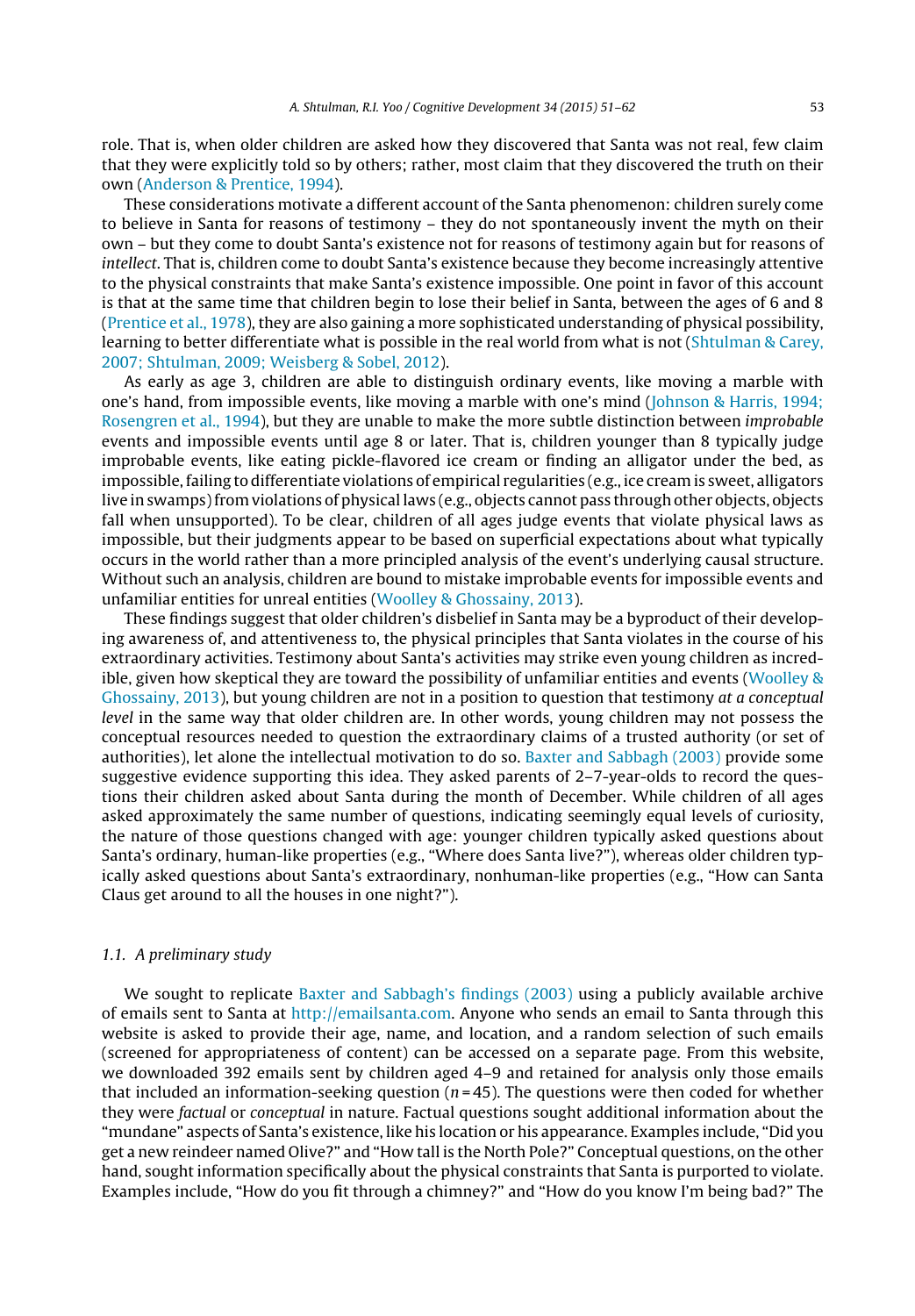essential difference between conceptual and factual questions is that the conceptual questions were requests for explanations whereas the factual questions were requests for details.

Two coders independently classified all 45 questions as either factual or conceptual, and agreement between them was 89%. Disagreements were resolved through discussion. In total, 30 questions were coded as factual and 15 were coded as conceptual. Consistent with [Baxter](#page-10-0) [and](#page-10-0) [Sabbagh's](#page-10-0) [\(2003\)](#page-10-0) findings, frequency of conceptual questions increased with age. Whereas only three of the 19 emails sent by 4–6-year-olds were conceptual, 12 of the 26 emails sent by 7–9-year-olds were conceptual. A chi-square analysis revealed a statistically reliable association between age and frequency of conceptual questions,  $\chi^2(1, n$  = 45) = 4.56, p < 0.05, indicating that older children requested more explanations for Santa's extraordinary activities than younger children.

## 1.2. Overview of the main study

These preliminary findings suggest that children become more skeptical of Santa's extraordinary activities with age. However, perhaps children who choose to send emails to Santa are more inquisitive than those who do not, and perhaps parents who encourage their children to send emails to Santa are more supportive of the Santa myth than those who do not. Moreover, the role that parents played in composing the questions, the accuracy of the age information included in the emails, and the criteria used to select emails deemed appropriate for public viewing are all unknown. We thus undertook a more controlled investigation of the changing nature of children's interpretation of the Santa myth. Specifically, we asked children between the ages of 3 and 9 to (a) generate five information-seeking questions for Santa and (b) explain how Santa performs five of the physically extraordinary feats he is purported to perform. We then analyzed those responses in terms of the children's understanding of physical possibility, as measured by their ability to differentiate improbable events from impossible events ([Shtulman](#page-10-0) [&](#page-10-0) [Carey,](#page-10-0) [2007\).](#page-10-0) Our hypothesis was that, as children demonstrated a more sophisticated understanding of physical possibility, they would not only generate more conceptual questions for Santa, but would also posit provisional explanations for Santa's extraordinary activities in the absence of a known explanation.

# **2. Method**

#### 2.1. Participants

Participants were 47 children (mean age 6.4 years; range 3.8–9.8) recruited from local daycares  $(n=23)$  and elementary schools  $(n=24)$  in southern California and tested on site. Children of this age could be expected to believe in Santa (all reportedly did) but still vary in their reasoning about physical possibility. Participants came from low- to middle-income households, and their ethnicities were representative of the region as a whole (40% Latino, 30% White, 24% Asian, 6% other). Approximately half were female.

#### 2.2. Procedure

Participants completed three tasks: (1) writing a letter to Santa, (2) answering questions about Santa, and (3) assessing the physical possibility of extraordinary events (unrelated to Santa). Participants completed the tasks in this order to ensure that responses to the two Santa-related tasks were not influenced by their responses to the possibility-judgment task. While the reverse may have occurred – that is, children's responses to the Santa-related tasks may have influenced their responses to the possibility-judgment task – previous research has found that children's possibility judgments are largely impervious to priming ([Amsel,](#page-10-0) [Clark,](#page-10-0) [&](#page-10-0) [Allen,](#page-10-0) [2013;](#page-10-0) [Opitz,](#page-10-0) [2013;](#page-10-0) [Shtulman](#page-10-0) [&](#page-10-0) [Carey,](#page-10-0) [2007\).](#page-10-0)

Prior to the main tasks, children were asked two preliminary questions: (1) Who is Santa Claus? and (2) Where does Santa Claus live? These questions were used to assess whether children were familiar with the Santa myth and whether they seemed to believe that myth. We did not ask any direct questions about belief due to concerns from school administrators that asking such a question would raise the possibility of Santa not existing. Three 4-year-olds claimed not to know who Santa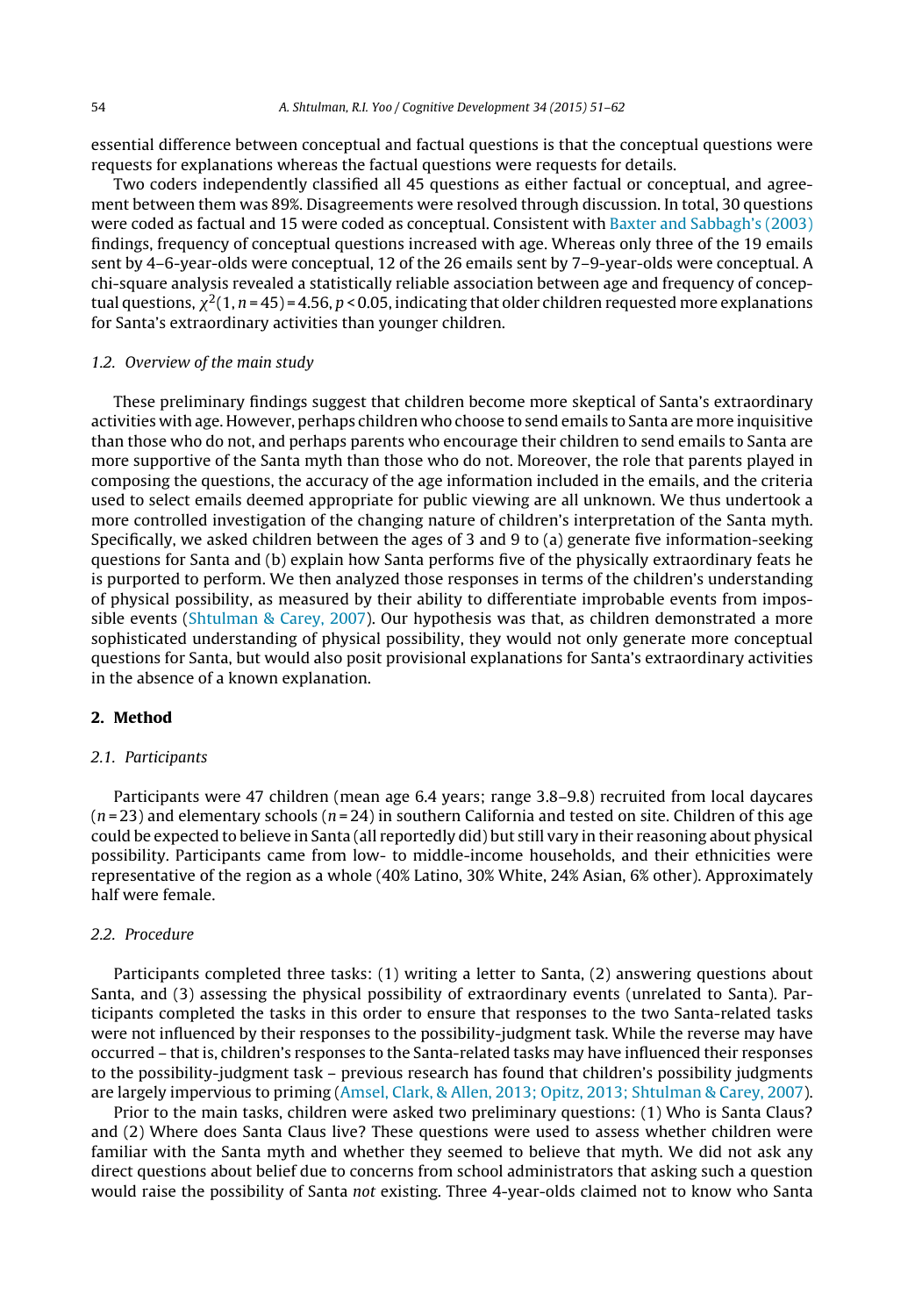was, so they were administered only the possibility judgment task and their data are not reported below. All other children  $(n=47)$  provided responses that suggested not only that they knew who Santa was but also that they believed in his existence (e.g., "Santa is an old man in a red suit who brings me presents at Christmas").

#### 2.2.1. Questions for Santa

In the first task, participants were told that the experimenter was writing a letter to Santa and that she needed their help coming up with questions to ask him. The experimenter explained that, because it was summer, Santa was not yet ready to take requests for toys and that their questions should be requests for information instead. When children generated a request for toys, they were reminded of this stipulation and asked to formulate a different question, perhaps a question about Santa's elves, his reindeer, or the North Pole—suggestions provided to the children in that order. An unexpectedly large proportion of children, 19 of 47, were unable (or unwilling) to generate any information-seeking questions for Santa even after three reminders. These children (mean age 5.3) were moved directly to the second task. The remaining 28 children (mean age 7.2) were encouraged to generate a total of five information-seeking questions.

It is not clear why the task of generating information-seeking questions proved so difficult for the youngest children, particularly in light of evidence that children of this age are fairly adept at seeking task-appropriate information from context-appropriate informants ([Chouinard,](#page-10-0) [2007;](#page-10-0) [Mills,](#page-10-0) [Legare,](#page-10-0) [Bills,](#page-10-0) [&](#page-10-0) [Mejias,](#page-10-0) [2010\).](#page-10-0) Some possible explanations are (a) that children were asked to generate questions for an informant who was not physically present, (b) that children were asked to seek information in the absence of an immediate, concrete goal for which that information might be relevant, and (c) that children were asked to seek information about an event (Christmas) that was not particularly salient at the time of testing (July). Under these conditions, only older children reliably generated information-seeking questions, a trend also observed in the preliminary study described above. That is, 8–9-year-olds emailed more than twice as many information-seeking questions to Santa than 4–5-year-olds, though the mode of communication is surely partly responsible for that trend.

As in the preliminary study, children's questions were coded as factual or conceptual depending on whether they presupposed the truth of the Santa myth and merely sought additional clarification (a factual question) or challenged the conceptual underpinnings of the myth altogether (a conceptual question). Questions coded as factual included, "Is the North Pole cold?", "What are your elves' names?", and "What do your reindeer do during the summer?". Questions coded as conceptual included, "How do you fit inside a chimney?", "How do you make your sled fly?", and "How can you see everyone in the whole wide world?". As can be seen from these examples, use of the term "how" was a fairly reliable indicator of whether the question was conceptual; 74% of questions beginning with "how" were coded as conceptual, whereas only 13% of questions beginning with a different term were coded as conceptual (e.g., "When you travel around the world, do you really give gifts to everyone?"). Nevertheless, all questions were coded in terms of content, not just form. Critically, conceptual questions were requests for explanations, such that the type of information that would constitute a reasonable answer was not pre-specified by the question itself. As in the preliminary study, all questions were classified as either factual or conceptual by two independent coders. Overall agreement was 94%, and disagreements were resolved through discussion.

#### 2.2.2. Questions about Santa

In the second task, participants were asked whether they believed that Santa engages in five particular activities, and, if so, how. Participants were told, "I heard that Santa [does X]" and then asked, "Do you think that's true?" If they agreed that it was, they were then asked, "How do you think he [does X]?" The five activities were (1) traveling around the world in a single night, (2) knowing whether every child has been naughty or nice, (3) making all Christmas toys in a single factory, (4) flying in a reindeer-drawn sleigh, and (5) entering houses through their chimneys.

Participants' explanations were coded for evidence of a causal, or quasi-causal, mechanism. Clearly, the activities defy explanation, but we sought to assess whether children viewed the activities as potentially explainable, even if they were unsure of the correct explanation. Thus, explanations coded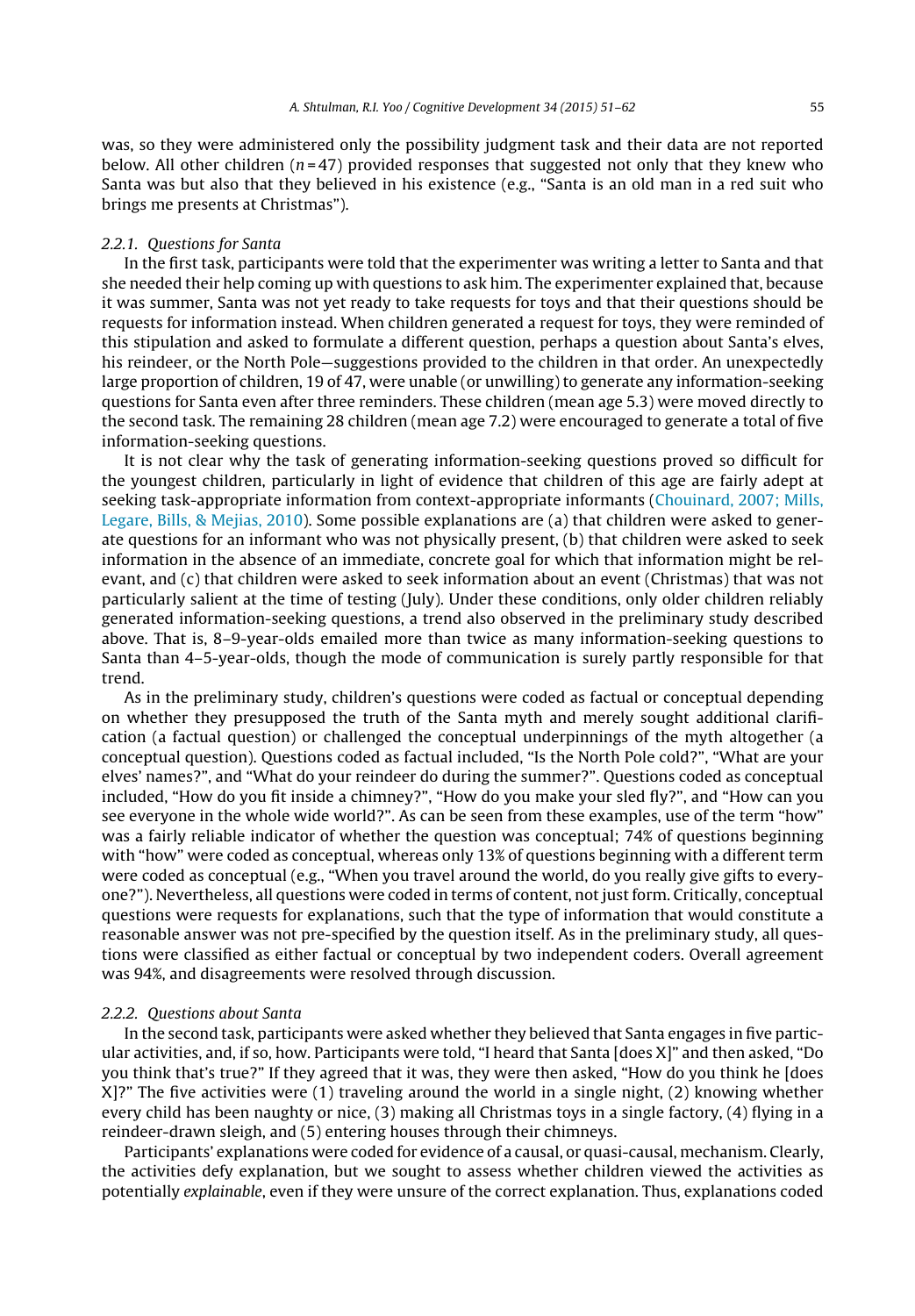as causal included, "He makes multiple trips" (an explanation for how Santa travels around the world in a single night); "He has cameras all around the world" (an explanation for how Santa knows whether every child has been naughty or nice); "He has millions of elves who help him make the toys" (an explanation for how Santa makes all Christmas toys in a single factory); "The reindeers are attached to yarn" (an explanation for how Santa's reindeer fly); and "He takes off his jacket" (an explanation for how Santa fits down the chimneys of the houses he visits). Explanations not coded as causal were those that merely reiterated the activity to be explained (e.g., "the reindeers fly"), those that cited irrelevant information (e.g., "some apartments don't have chimneys"), and those that appealed only to magic without hinting at any other possible mechanism (e.g., "he does that by magic"). Explicit appeals to ignorance (e.g., "I don't know, you have to tell me") were also coded as non-causal. All responses to the activity-explanation task and the justification portion of the possibility-judgment task (described below) were coded by two independent coders; inter-coder agreement was 86%.

#### 2.2.3. Judgments of physical possibility

In the final task, participants were told of 10 physically extraordinary events and asked whether they thought each could occur in real life. Five events violated physical laws and should thus have been judged impossible; the other five violated empirical regularities, but not any physical laws, and should thus have been judged possible. Impossible events were walking through a wall, walking on water, turning applesauce into an apple, traveling back in time, and eating lightning for dinner. The possible, yet improbable, events were growing a beard to one's toes, eating pickle-flavored ice cream, drinking onion juice, painting polka dots on an airplane, and finding an alligator under the bed. These events, which were adapted from [Shtulman](#page-10-0) [and](#page-10-0) [Carey](#page-10-0) [\(2007\),](#page-10-0) were intermixed and presented in a random order. For each event children were asked, "Have you ever seen someone [do X]?" If they claimed they had not, they were then asked, "Could a person [do X] in real life?" And if they denied that a person could do so in real life, they were asked, "Why couldn't a person [do X] in real life?"

Responses to the final question were coded for evidence of a causal mechanism, similar to responses from the previous task. That is, children's justifications for why an event was impossible were coded for evidence of a physical constraint or physical principle that would preclude that event from occurring. For instance, when considering the event of walking on water, children who claimed that "people are heavier than water, so they will fall down" or "water can be easily broken; it's not a solid" were coded as having provided a causal explanation. Children who merely reiterated the event (e.g., "because it's water") or who mentioned alternative events that could happen in place of the target event (e.g., "you can swim, but you cannot walk") were not coded as having provided a causal explanation, as they failed to isolate the particular principle at issue.

# **3. Results**

Given that our main hypothesis was that children's reasoning about Santa becomes more skeptical as their understanding of physical possibility becomes more sophisticated, we review children's possibility judgments first and then analyze their responses to the Santa-related tasks in terms of those judgments.

## 3.1. Judgments of physical possibility

Consistent with prior research [\(Shtulman](#page-10-0) [&](#page-10-0) [Carey,](#page-10-0) [2007;](#page-10-0) [Shtulman,](#page-10-0) [2009\),](#page-10-0) children's possibility judgments for the improbable events, as displayed in [Table](#page-6-0) 1, were significantly correlated with their age in months,  $r(45) = 0.52$ ,  $p < 0.001$ . That is, younger children tended to deny the possibility of improbable events, whereas older children tended to affirm the possibility of those same events. There was no correlation, however, between children's judgments for the impossible events and their age in months,  $r(45) = 0.06$ , ns, as all children tended to deny the possibility of those events. While children did tend to judge one of the impossible events as possible (out of five), there was no particular impossible event that children consistently misclassified.

Also consistent with prior research, there was a significant correlation between judging improbable events possible and providing causal explanations for why the impossible events could not occur,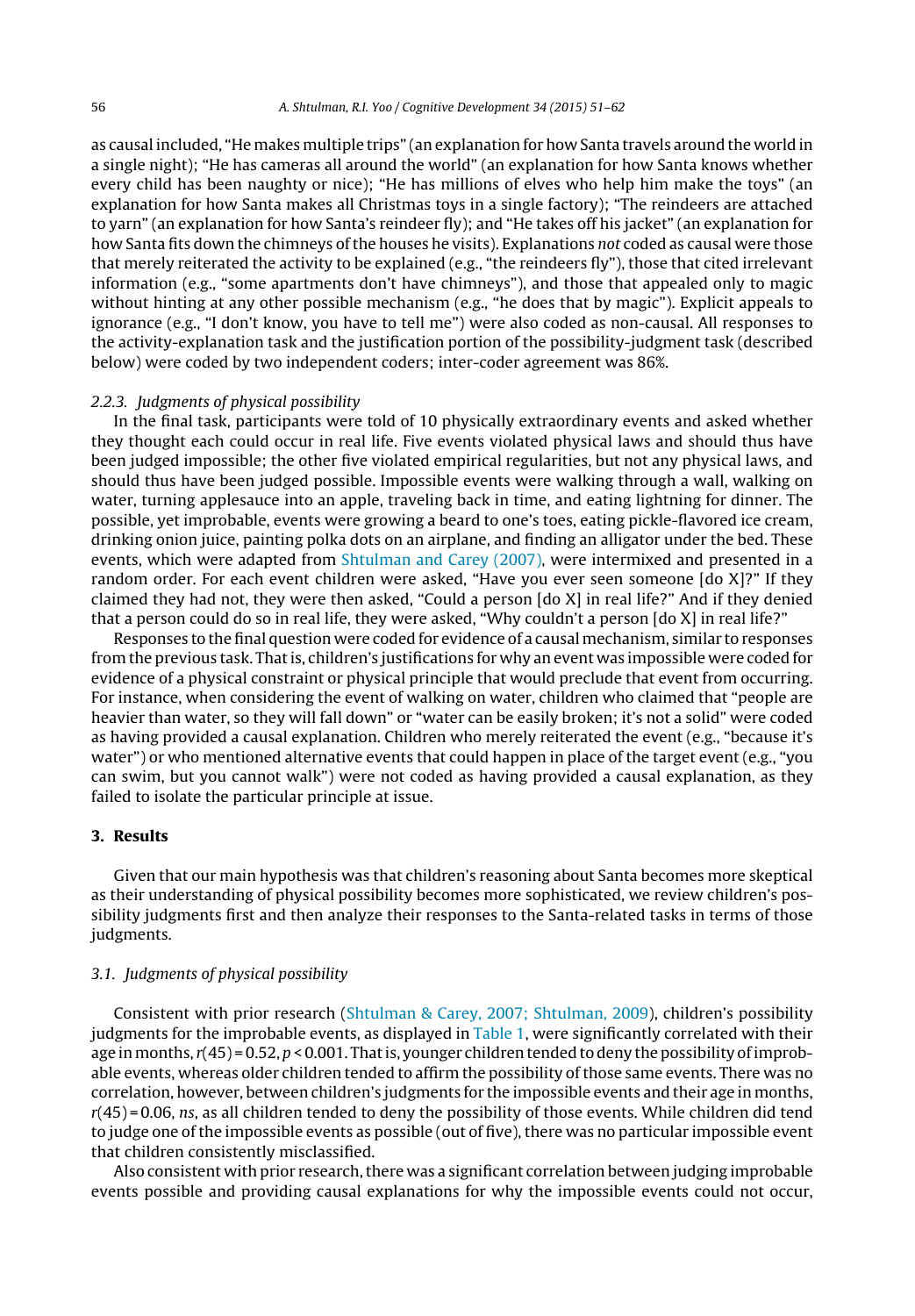<span id="page-6-0"></span>**Table 1**

| Age       |    | Improbable events | Impossible events |
|-----------|----|-------------------|-------------------|
| 3–4 Years | 16 | 2.0(1.5)          | 0.9(1.2)          |
| 5–7 Years | 16 | 3.0(1.7)          | 0.6(0.6)          |
| 8–9 Years | 15 | 3.9(1.1)          | 1.2(0.7)          |

Mean number of improbable and impossible events judged possible (out of five) by children of different ages; standard deviations are in parentheses.

 $r(45) = 0.35, p < 0.05$ . Children who correctly affirmed the possibility of improbable events, like drinking onion juice or finding an alligator under the bed, were also more likely to pinpoint the actual physical principles that would preclude the occurrence of impossible events, like walking through a wall (e.g., "a wall is a solid") or eating lightning for dinner (e.g., "it has electricity so you can't digest it"). In other words, children's ability to provide causal explanations for their possibility judgments tracked their ability to differentiate events that are genuinely impossible from those that are merely improbable.

Thus, as expected, children in the current study varied substantially in their understanding of physical possibility, with some denying the possibility of any event that appeared odd or unusual and others denying the possibility of only those events that adults would agree are impossible. While the former appeared to conflate notions of probability and possibility, the latter showed evidence of differentiating them, both in their judgments and their justifications. To assess how children's understanding of physical possibility was related to their belief in Santa, we calculated a possibility judgment score for each child by subtracting the number of impossible events judged possible from the number of improbable events judged possible. Theoretically, these scores could range from −5 to + 5, but no child judged more impossible events possible than improbable events possible. Rather, the actual scores ranged from 0 to 5, with 0 indicating no differentiation between improbable and impossible events, and 5 indicating a perfect differentiation. The mean score was 2.1, and the modal score was 3. Only one child earned a score of 5, and that child was included with the group that earned 4's in Figs. 1 and 2.

#### 3.2. Questions for Santa

The 28 children who did the letter-writing task generated a total of 133 questions for Santa; 59% were coded as factual and 41% as conceptual. These data are displayed in [Fig.](#page-7-0) 2 as a function of children's possibility judgment scores. Possibility judgment scores were significantly correlated with the number of conceptual questions generated,  $r(45) = 0.34$ ,  $p < 0.05$ , but were not significantly correlated with the number of factual questions generated,  $r(45) = 0.11$ , ns. The correlation between possibility judgment scores and conceptual questions remained significant even after excluding the 19 participants who failed to generate any information-seeking questions at all,  $r(26) = 0.38$ ,  $p < 0.05$ . This correlation did not remain significant, however, after controlling for children's age in months,  $r(45) = 0.06$ , ns, as



**Fig. 1.** The mean number of factual and conceptual questions that children generated for Santa as a function of their possibility judgment scores.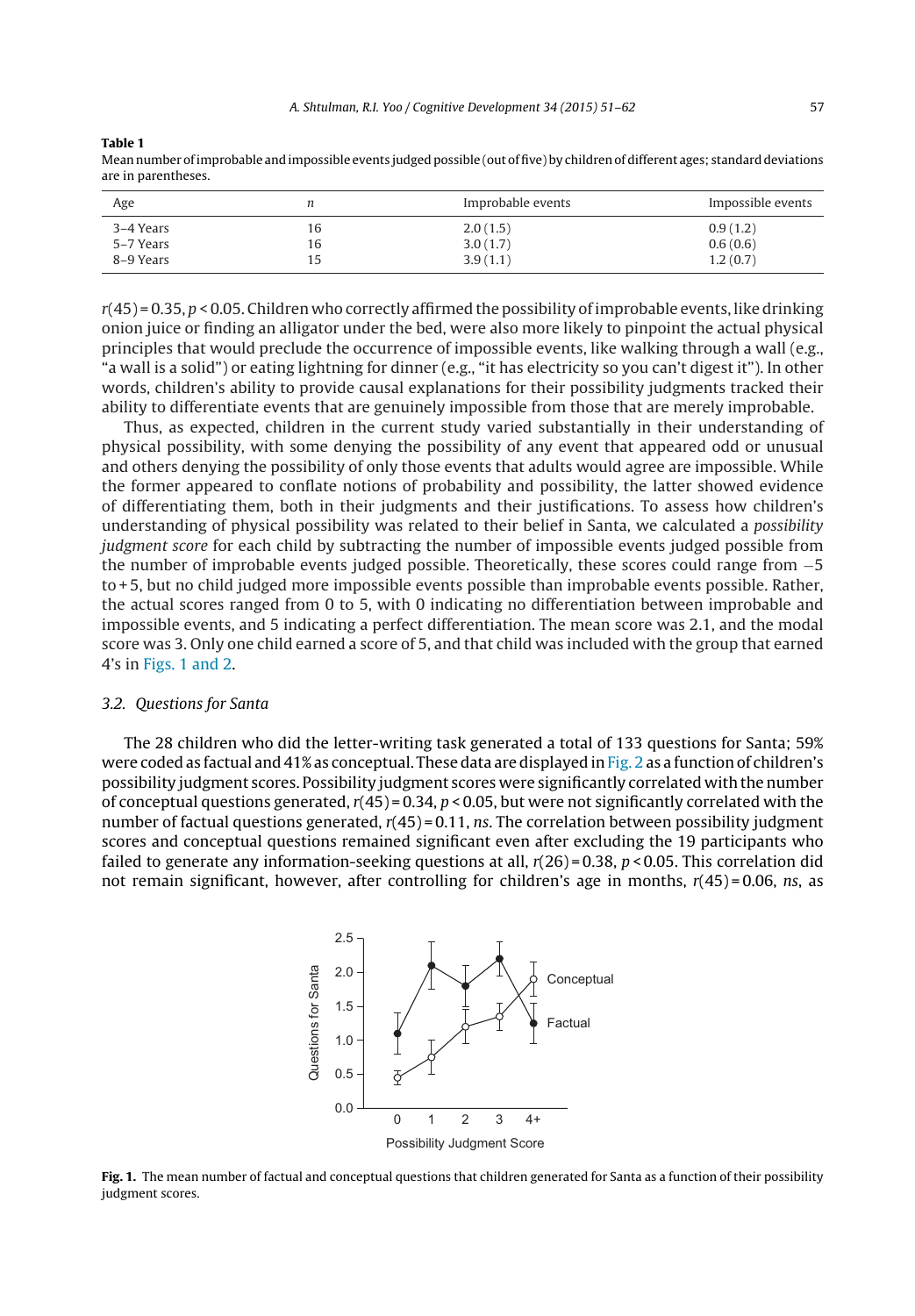<span id="page-7-0"></span>

**Fig. 2.** The mean number of Santa's activities that children (a) endorsed as real and (b) explained via a quasi-causal mechanism as a function of their possibility judgment scores.

the zero-order correlation between conceptual questions and age was stronger than the zero-order correlation between conceptual questions and possibility judgment scores,  $r(45) = 0.59$  vs.  $r(45) = 0.34$ . Nevertheless, these results suggest that older children, who are typically more sophisticated than younger children in their understanding of physical possibility, are also seemingly more curious about the conceptual mysteries (and inconsistencies) in the mythology surrounding Santa.

#### 3.3. Questions about Santa

In the second Santa-related task, children were asked whether they endorsed the claim that Santa engages in five extraordinary activities. Children's endorsements were uniformly high: 83% agreed that Santa travels around the world in a single night, 94% agreed that Santa knows whether every child has been naughty or nice, 87% agreed that Santa makes all Christmas toys in a single factory, 96% agreed that Santa flies in a reindeer-drawn sleigh, and 87% agreed that Santa enters houses through their chimneys. These findings are consistent with [Boerger](#page-10-0) [\(2011\)](#page-10-0) findings that children between 4 and 9 clearly recognize that Santa has extraordinary (non-human) properties, yet strongly endorse Santa's existence.

On average, children endorsed 4.4 out of the 5 activities; endorsements were not correlated with their age in months,  $r(45) = -0.17$ , ns, or with their possibility judgment scores,  $r(45) = -0.11$ , ns. Only two children endorsed fewer than three activities, but these children did not seem to deny Santa's existence. Rather, they merely questioned certain aspects of the Santa myth (e.g., whether Santa uses an actual sleigh to deliver presents).

For every activity endorsed, children were asked to explain how Santa might perform that activity. A total of 40% of those explanations were coded as causal (or quasi-causal); the remaining responses either reiterated the activity without providing an explanation (25%), referenced only magic (14%), referenced only irrelevant information (10%), or were admissions of ignorance (11%). The question that elicited causal explanations from the greatest number of children (24 of 47) was how Santa makes all Christmas toys in a single factory; the question that elicited causal explanations from the fewest children (12 of 47) was how Santa flies in a reindeer-drawn sleigh.

The number of causal explanations that children provided (out of five) was correlated both with their age in months,  $r(45) = 0.51$ ,  $p < 0.001$ , and with their possibility judgment score,  $r(45) = 0.51$ ,  $p$  < 0.001. The latter correlation is illustrated in Fig. 2. Whereas all children tended to endorse the idea that Santa engages in physically extraordinary activities, only children with higher possibility judgment scores attempted to explain those activities. The correlation between possibility judgment score and number of activities explained remained significant even after controlling for children's age in months,  $r(45) = 0.34$ ,  $p < 0.05$ , indicating that children's understanding of physical possibility independently predicted the degree to which they posited explanations for Santa's activities.

Of course, children's explanations did not cite causal mechanisms sufficient to explain the target activities because those activities are not physically possible. Whether children were aware of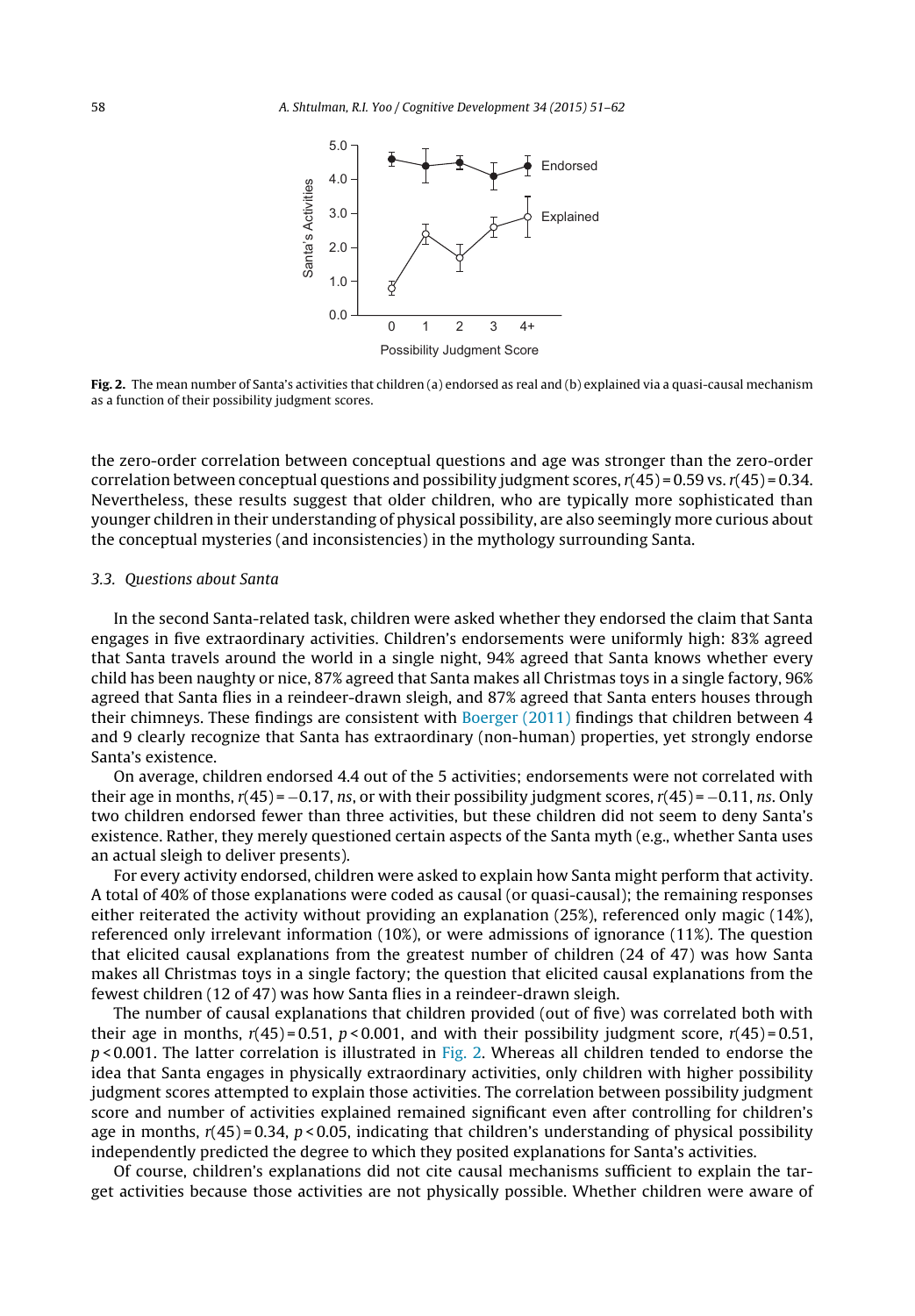this fact is unclear, as we did not assess children's confidence in their explanations. Still, at least one finding suggests that children may have recognized the tentative nature of their explanations: children who provided more causal explanations in the activity-explanation task also generated more conceptual questions for Santa in the earlier letter-writing task,  $r(45) = 0.51$ ,  $p < 0.001$ . This correlation remained significant even after controlling for children's age,  $r(45) = 0.30, p < 0.05$ . Thus, children who spontaneously exhibited conceptual curiosity about Santa's extraordinary activities (when given the open-ended prompt to generate questions) also tended to posit their own explanations for those activities when pressed for one later.

### **4. Discussion**

All children in the present study claimed to believe in Santa and his extraordinary activities, but not all children reasoned about Santa in the same way. Those who were better at differentiating possible events from impossible events had also begun to engage with the mythology surrounding Santa at a conceptual level, questioning the feasibility of Santa's extraordinary activities while also positing provisional explanations for those activities in the absence of a known answer. While older children were more likely to exhibit conceptual curiosity about Santa than younger children, age itself was not the (only) driving factor; children's understanding of physical possibility was a significant predictor of children's ability to generate explanations for Santa's extraordinary activities independent of age.

These findings suggest that children's acceptance of the Santa myth may depend on more than just the nature of the testimony they receive; it may also depend on children's own conceptual abilities. While few would deny that children are exposed to more complex, and perhaps more honest, forms of testimony as they age, the testimony itself may not be sufficient to explain concurrent changes in belief. Children's interpretation and evaluation of that testimony appears to play an important role as well. To be clear, these findings do not suggest that children come to believe in Santa because they are gullible or fantasy-prone, but they do suggest that some children may stop believing in Santa because they reach a level of conceptual understanding at which the Santa myth no longer appears credible, regardless, perhaps, of the testimony they continue to receive in support of the myth. As a case in point, a friend of one of the authors had wholeheartedly encouraged her son to believe in Santa and had assumed that he did until she came upon a piece of wrapping paper with the following note scrawled on the back: "If Santa uses this paper, Mom is Santa!" Incidents of this nature may not be all that uncommon if children's skepticism toward Santa arises from within as often as it is induced from without.

That said, a major caveat of the current study is that we did not measure skepticism per se, but rather curiosity (in the letter-writing task) and inventiveness (in the activity-explanation task). Measuring skepticism was not a viable option, given ethical concerns on behalf of parents and educators about the unintended consequences of such measurement; curiosity and inventiveness were thus measured in its place. Directing a pointed, conceptual question to Santa would seem to constitute at least an indirect form of skepticism, and, consistent with prior studies charting the decline of belief in Santa [\(Blair](#page-10-0) et [al.,](#page-10-0) [1980;](#page-10-0) [Prentice](#page-10-0) et [al.,](#page-10-0) [1978\),](#page-10-0) children who directed the most such questions to Santa were typically at the cusp of no longer believing in Santa. Still, future research should assess skepticism directly (as in [Harris](#page-10-0) et [al.,](#page-10-0) [2006,](#page-10-0) or [Sharon](#page-10-0) [&](#page-10-0) [Woolley,](#page-10-0) [2004\),](#page-10-0) possibly tracking the same children longitudinally across the transition from belief to disbelief. If children's understanding of physical possibility does play a causal role in their eventual rejection of the Santa myth, then children who are on the verge of rejecting the Santa myth should be identifiable as such prior to actually doing so.

Another limitation of the present study is that we did not assess whether or how changes in the testimony children receive about Santa coincides with changes in their understanding of physical possibility. It is possible, for instance, that becoming aware of the physical impossibilities inherent in the Santa myth is necessary for inducing skepticism toward Santa but not sufficient for doing so; changes in testimony may be needed as well. Indeed, these two factors may play a synergistic role in inducing skepticism, as indicated by [Rosengren](#page-10-0) [and](#page-10-0) [Hickling](#page-10-0) [\(1994\)](#page-10-0) finding that parents claim to alter how they respond to questions about Santa, moving from direct, affirmative responses to more evasive responses as their children grow older. The nature ofthis interaction could be explored directly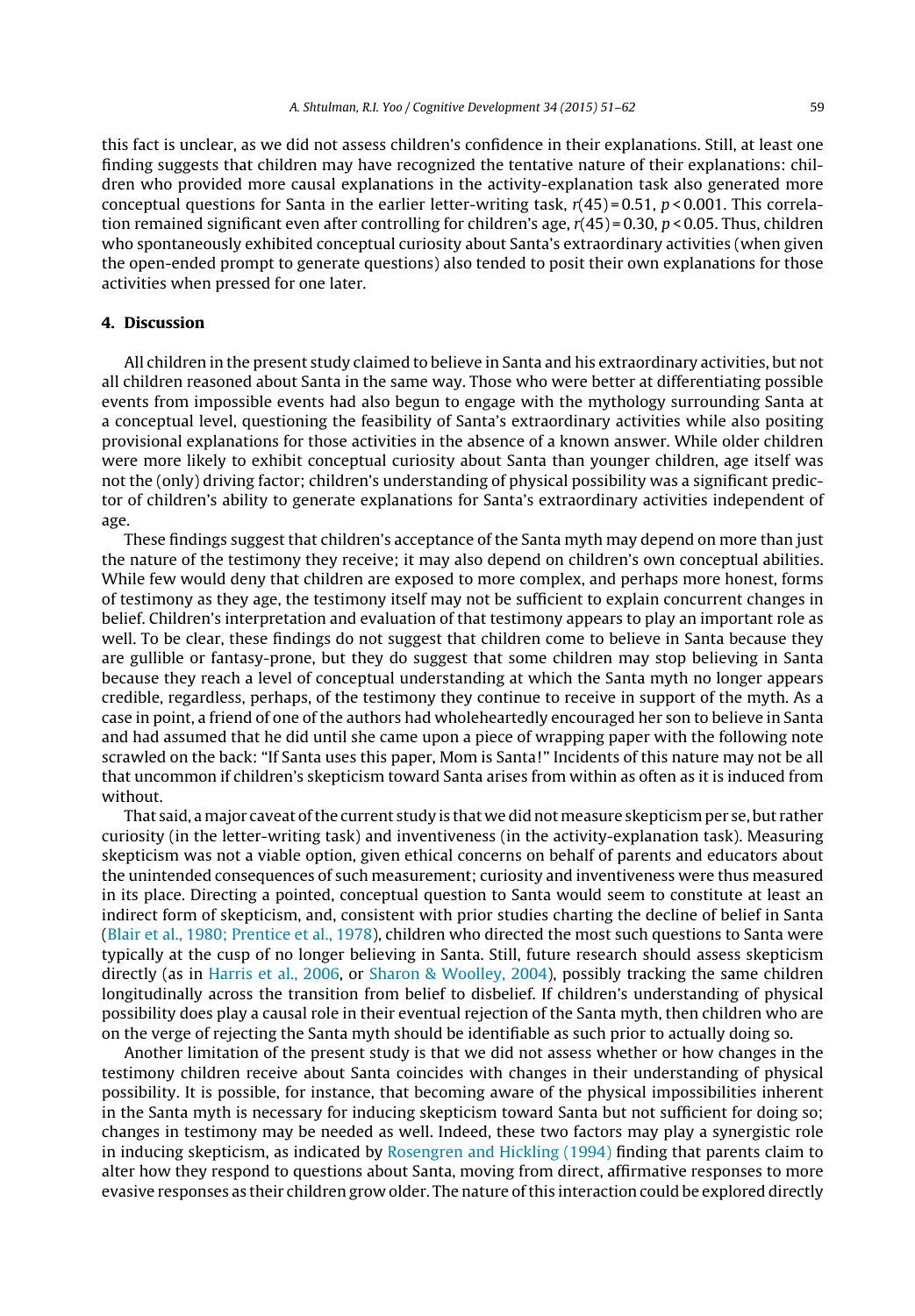by assessing the relation between children's understanding of physical possibility and their belief in Santa across communities with demonstrable differences in the consistency of their Santa-related testimony (e.g., Jewish communities vs. Christian communities). If consistent testimony in support of the Santa myth effectively blocks children's conceptual curiosity on the matter, then children who receive consistent testimony should grow skeptical of Santa later than children who receive inconsistent testimony, even after controlling for differences in their overall understanding of physical possibility.

At least one study suggests that this is not the case. [Anderson](#page-10-0) [and](#page-10-0) [Prentice](#page-10-0) [\(1994\)](#page-10-0) interviewed 9–12-year-olds who had stopped believing in Santa only a few years earlier and compared the age at which they stopped believing to the strength with which the Santa myth was endorsed in their household (as assessed by separate interviews of the children's parents). Although a modest correlation was found between children's age of disbelief and their parents' overall attitude toward Santa, no correlations were found between age of disbelief and the number of Santa-related beliefs that parents reported having verbalized (e.g., that Santa comes to the house at Christmas, that Santa's sleigh is pulled by reindeer) or between age of disbelief and the number of Santa-related behaviors that parents reported having initiated (e.g., hanging stockings for Santa to fill, leaving food for Santa to eat). Apparently, parents who actively encouraged their children to believe in Santa were no more effective at maintaining that outcome than parents who only moderately encouraged such a belief.

Of course, [Anderson](#page-10-0) [and](#page-10-0) [Prentice's](#page-10-0) [\(1994\)](#page-10-0) findings do not preclude the possibility that testimony from informants other than children's parents plays a major role in inducing disbelief. They also do not preclude the possibility that testimony holds different weight for different children. While some children might stop believing in Santa because they were told that Santa does not exist by a trustworthy informant (adult or peer), and other children might stop believing because they come to find the myth conceptually implausible, most children likely stop believing due to some combination of the two factors. How testimony about Santa shapes, and is shaped by, children's developing appreciation of the physical limitations on Santa's activities is a topic ripe for future research.

Our findings shed light on the emergence and decline of a characteristically "childish" belief – belief in Santa – but they also point to two broader conclusions regarding the relation between testimony and belief. First, children's learning from testimony is dependent not only on the characteristics of the informant conveying that testimony but also on the content of the testimony being conveyed. Recent research on how children learn from testimony has typically avoided the issue of content altogether, using the endorsement of novel object labels [\(Koenig,](#page-10-0) [Clément,](#page-10-0) [&](#page-10-0) [Harris,](#page-10-0) [2004\)](#page-10-0) or novel object functions [\(Scofield,](#page-10-0) [Gilpin,](#page-10-0) [Pierucci,](#page-10-0) [&](#page-10-0) [Morgan,](#page-10-0) [2013\)](#page-10-0) as a measure of whom children deem trustworthy. Lessons learned from this "selective trust" paradigm will likely need modification if the issue of content is taken into consideration. Indeed, this paradigm stands in sharp contrast to an older research tradition, beginning with [Vygotsky](#page-11-0) [\(1978\)](#page-11-0) and extending in recent years to [Cole](#page-10-0) [\(1996\)](#page-10-0) and [Rogoff](#page-10-0) [\(2003\),](#page-10-0) which has explored the dynamics of cultural transmission from a contentspecific perspective. Much of this work, however, has presupposed that the informants driving the process of cultural transmission are trustworthy, or at least viewed as trustworthy by children. In fact, the informants most typically studied in content-specific paradigms are the children's own parents ([Callanan](#page-10-0) [&](#page-10-0) [Oakes,](#page-10-0) [1992;](#page-10-0) [Gleason](#page-10-0) [&](#page-10-0) [Schauble,](#page-10-0) [1999\).](#page-10-0) Both lines of research – research on selective trust and research on cultural transmission – could profit from an integration of their methodologies.

Second, research on children's understanding of the fantasy-reality distinction has typically been devoted to identifying factors that lead to the acceptance of fantastical ideas, whether it be fantasy characters [\(Woolley](#page-11-0) et [al.,](#page-11-0) [2004\),](#page-11-0) magical events [\(Chandler](#page-10-0) [and](#page-10-0) [Lalonde,](#page-10-0) [1994\),](#page-10-0) or imaginary companions [\(Taylor,](#page-10-0) [Cartwright,](#page-10-0) [&](#page-10-0) [Carlson,](#page-10-0) [1993\);](#page-10-0) much less work has been devoted to identifying factors that lead to the rejection of such ideas. One's understanding of physical possibility may be such a factor, though other possible factors include evidential reasoning [\(Chinn](#page-10-0) [&](#page-10-0) [Brewer,](#page-10-0) [1998\)](#page-10-0) and metacognitive abilities ([Amsel](#page-10-0) et [al.,](#page-10-0) [2008\).](#page-10-0) With regard to physical possibility, studies that have assessed conceptions of physical possibility beyond childhood have documented considerable variability even among adults [\(Shtulman,](#page-10-0) [2009;](#page-10-0) [Shtulman](#page-10-0) [&](#page-10-0) [Tong,](#page-10-0) [2013\),](#page-10-0) and this variability may track fantastical beliefs other than just belief in Santa. The relation between one's understanding of physical possibility and one's acceptance of physically extraordinary entities and events could thus be explored across the lifespan.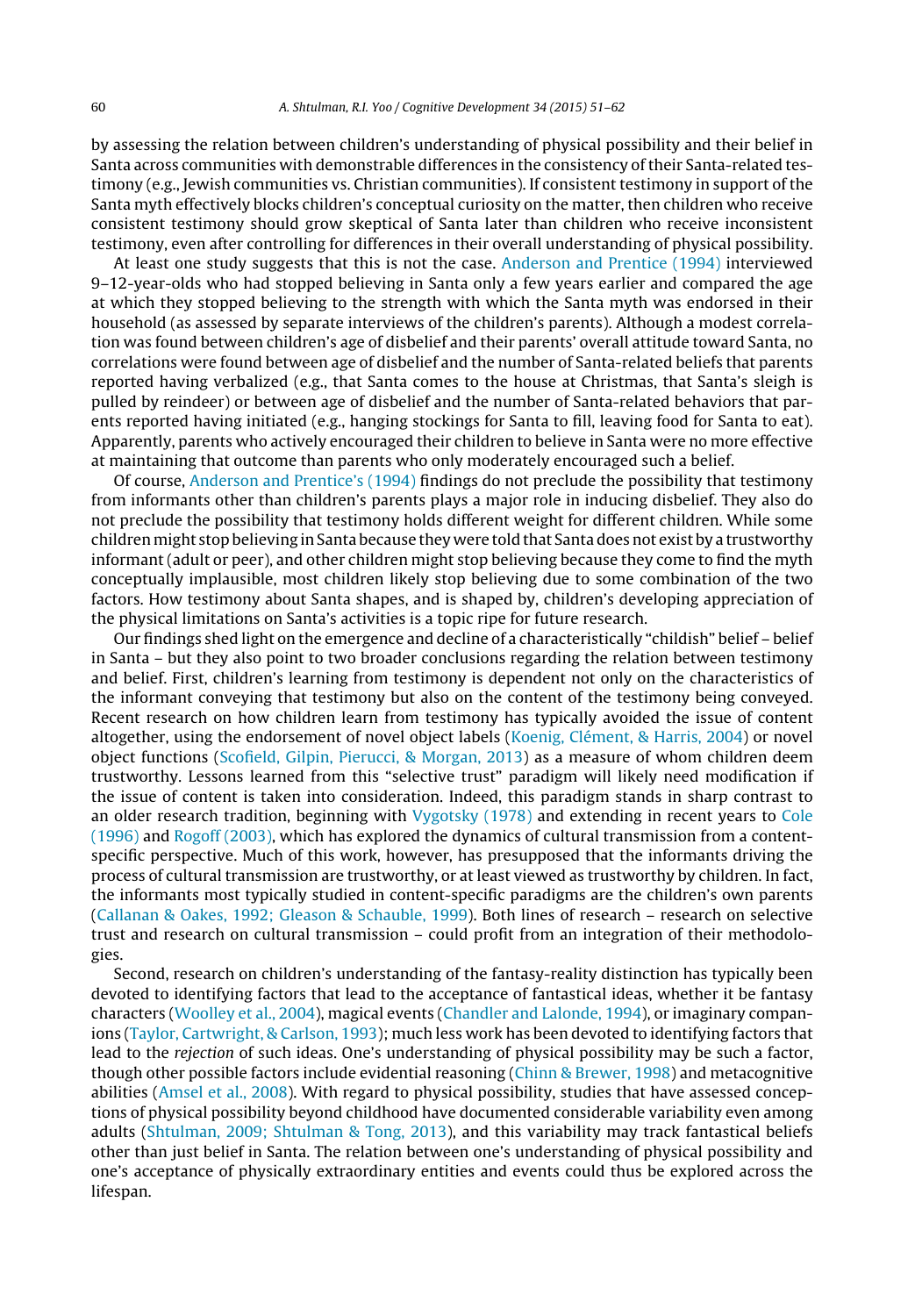#### <span id="page-10-0"></span>**References**

- Anderson, C. J., & Prentice, N. M. (1994). [Encounter](http://refhub.elsevier.com/S0885-2014(14)00072-0/sbref0005) [with](http://refhub.elsevier.com/S0885-2014(14)00072-0/sbref0005) [reality:](http://refhub.elsevier.com/S0885-2014(14)00072-0/sbref0005) [Children's](http://refhub.elsevier.com/S0885-2014(14)00072-0/sbref0005) [reactions](http://refhub.elsevier.com/S0885-2014(14)00072-0/sbref0005) [on](http://refhub.elsevier.com/S0885-2014(14)00072-0/sbref0005) [discovering](http://refhub.elsevier.com/S0885-2014(14)00072-0/sbref0005) [the](http://refhub.elsevier.com/S0885-2014(14)00072-0/sbref0005) [Santa](http://refhub.elsevier.com/S0885-2014(14)00072-0/sbref0005) [Claus](http://refhub.elsevier.com/S0885-2014(14)00072-0/sbref0005) [myth.](http://refhub.elsevier.com/S0885-2014(14)00072-0/sbref0005) [Child](http://refhub.elsevier.com/S0885-2014(14)00072-0/sbref0005) [Psychiatry](http://refhub.elsevier.com/S0885-2014(14)00072-0/sbref0005) [and](http://refhub.elsevier.com/S0885-2014(14)00072-0/sbref0005) [Human](http://refhub.elsevier.com/S0885-2014(14)00072-0/sbref0005) [Development](http://refhub.elsevier.com/S0885-2014(14)00072-0/sbref0005)[,](http://refhub.elsevier.com/S0885-2014(14)00072-0/sbref0005) [25](http://refhub.elsevier.com/S0885-2014(14)00072-0/sbref0005)[,](http://refhub.elsevier.com/S0885-2014(14)00072-0/sbref0005) [67–84.](http://refhub.elsevier.com/S0885-2014(14)00072-0/sbref0005)
- Amsel, E., Clark, T., & Allen, C. (June, 2013). [Fictional](http://refhub.elsevier.com/S0885-2014(14)00072-0/sbref0010) [priming](http://refhub.elsevier.com/S0885-2014(14)00072-0/sbref0010) [of](http://refhub.elsevier.com/S0885-2014(14)00072-0/sbref0010) [children's](http://refhub.elsevier.com/S0885-2014(14)00072-0/sbref0010) [ontological](http://refhub.elsevier.com/S0885-2014(14)00072-0/sbref0010) [judgments:](http://refhub.elsevier.com/S0885-2014(14)00072-0/sbref0010) [Overcoming](http://refhub.elsevier.com/S0885-2014(14)00072-0/sbref0010) [the](http://refhub.elsevier.com/S0885-2014(14)00072-0/sbref0010) [experiential](http://refhub.elsevier.com/S0885-2014(14)00072-0/sbref0010) [bias.](http://refhub.elsevier.com/S0885-2014(14)00072-0/sbref0010) [In](http://refhub.elsevier.com/S0885-2014(14)00072-0/sbref0010) [Paper](http://refhub.elsevier.com/S0885-2014(14)00072-0/sbref0010) [presented](http://refhub.elsevier.com/S0885-2014(14)00072-0/sbref0010) [at](http://refhub.elsevier.com/S0885-2014(14)00072-0/sbref0010) [the](http://refhub.elsevier.com/S0885-2014(14)00072-0/sbref0010) [43rd](http://refhub.elsevier.com/S0885-2014(14)00072-0/sbref0010) [annual](http://refhub.elsevier.com/S0885-2014(14)00072-0/sbref0010) [meeting](http://refhub.elsevier.com/S0885-2014(14)00072-0/sbref0010) [of](http://refhub.elsevier.com/S0885-2014(14)00072-0/sbref0010) [the](http://refhub.elsevier.com/S0885-2014(14)00072-0/sbref0010) [Jean](http://refhub.elsevier.com/S0885-2014(14)00072-0/sbref0010) [Piaget](http://refhub.elsevier.com/S0885-2014(14)00072-0/sbref0010) [Society](http://refhub.elsevier.com/S0885-2014(14)00072-0/sbref0010) [Chicago,](http://refhub.elsevier.com/S0885-2014(14)00072-0/sbref0010) [IL,](http://refhub.elsevier.com/S0885-2014(14)00072-0/sbref0010)
- Amsel, E., Klaczynski, P. A., Johnston, A., Bench, S., Close, J., Sadler, E., et al. (2008). [A](http://refhub.elsevier.com/S0885-2014(14)00072-0/sbref0015) [dual-process](http://refhub.elsevier.com/S0885-2014(14)00072-0/sbref0015) [account](http://refhub.elsevier.com/S0885-2014(14)00072-0/sbref0015) [of](http://refhub.elsevier.com/S0885-2014(14)00072-0/sbref0015) [the](http://refhub.elsevier.com/S0885-2014(14)00072-0/sbref0015) [development](http://refhub.elsevier.com/S0885-2014(14)00072-0/sbref0015) [of](http://refhub.elsevier.com/S0885-2014(14)00072-0/sbref0015) [scientific](http://refhub.elsevier.com/S0885-2014(14)00072-0/sbref0015) [reasoning:](http://refhub.elsevier.com/S0885-2014(14)00072-0/sbref0015) [The](http://refhub.elsevier.com/S0885-2014(14)00072-0/sbref0015) [nature](http://refhub.elsevier.com/S0885-2014(14)00072-0/sbref0015) [and](http://refhub.elsevier.com/S0885-2014(14)00072-0/sbref0015) [development](http://refhub.elsevier.com/S0885-2014(14)00072-0/sbref0015) [of](http://refhub.elsevier.com/S0885-2014(14)00072-0/sbref0015) [metacognitive](http://refhub.elsevier.com/S0885-2014(14)00072-0/sbref0015) [intercession](http://refhub.elsevier.com/S0885-2014(14)00072-0/sbref0015) [skills.](http://refhub.elsevier.com/S0885-2014(14)00072-0/sbref0015) [Cognitive](http://refhub.elsevier.com/S0885-2014(14)00072-0/sbref0015) [Development](http://refhub.elsevier.com/S0885-2014(14)00072-0/sbref0015)[,](http://refhub.elsevier.com/S0885-2014(14)00072-0/sbref0015) [23](http://refhub.elsevier.com/S0885-2014(14)00072-0/sbref0015)[,](http://refhub.elsevier.com/S0885-2014(14)00072-0/sbref0015) [452–471.](http://refhub.elsevier.com/S0885-2014(14)00072-0/sbref0015) Baillargeon, R. (2004). [Infants'](http://refhub.elsevier.com/S0885-2014(14)00072-0/sbref0020) [physical](http://refhub.elsevier.com/S0885-2014(14)00072-0/sbref0020) [world.](http://refhub.elsevier.com/S0885-2014(14)00072-0/sbref0020) [Current](http://refhub.elsevier.com/S0885-2014(14)00072-0/sbref0020) [Directions](http://refhub.elsevier.com/S0885-2014(14)00072-0/sbref0020) [in](http://refhub.elsevier.com/S0885-2014(14)00072-0/sbref0020) [Psychological](http://refhub.elsevier.com/S0885-2014(14)00072-0/sbref0020) [Science](http://refhub.elsevier.com/S0885-2014(14)00072-0/sbref0020)[,](http://refhub.elsevier.com/S0885-2014(14)00072-0/sbref0020) [13](http://refhub.elsevier.com/S0885-2014(14)00072-0/sbref0020)[,](http://refhub.elsevier.com/S0885-2014(14)00072-0/sbref0020) [89–94.](http://refhub.elsevier.com/S0885-2014(14)00072-0/sbref0020)
- Baxter, J. M., & Sabbagh, M. A. (2003). [Young](http://refhub.elsevier.com/S0885-2014(14)00072-0/sbref0025) [children's](http://refhub.elsevier.com/S0885-2014(14)00072-0/sbref0025) [questions](http://refhub.elsevier.com/S0885-2014(14)00072-0/sbref0025) [about](http://refhub.elsevier.com/S0885-2014(14)00072-0/sbref0025) [Santa](http://refhub.elsevier.com/S0885-2014(14)00072-0/sbref0025) [Claus:](http://refhub.elsevier.com/S0885-2014(14)00072-0/sbref0025) [A](http://refhub.elsevier.com/S0885-2014(14)00072-0/sbref0025) [preliminary](http://refhub.elsevier.com/S0885-2014(14)00072-0/sbref0025) [analysis.](http://refhub.elsevier.com/S0885-2014(14)00072-0/sbref0025) [In](http://refhub.elsevier.com/S0885-2014(14)00072-0/sbref0025) [Poster](http://refhub.elsevier.com/S0885-2014(14)00072-0/sbref0025) [presented](http://refhub.elsevier.com/S0885-2014(14)00072-0/sbref0025) [at](http://refhub.elsevier.com/S0885-2014(14)00072-0/sbref0025) [the](http://refhub.elsevier.com/S0885-2014(14)00072-0/sbref0025) [3rd](http://refhub.elsevier.com/S0885-2014(14)00072-0/sbref0025) [biennial](http://refhub.elsevier.com/S0885-2014(14)00072-0/sbref0025) [meeting](http://refhub.elsevier.com/S0885-2014(14)00072-0/sbref0025) [of](http://refhub.elsevier.com/S0885-2014(14)00072-0/sbref0025) [the](http://refhub.elsevier.com/S0885-2014(14)00072-0/sbref0025) [Cognitive](http://refhub.elsevier.com/S0885-2014(14)00072-0/sbref0025) [Development](http://refhub.elsevier.com/S0885-2014(14)00072-0/sbref0025) [Society](http://refhub.elsevier.com/S0885-2014(14)00072-0/sbref0025) [Park](http://refhub.elsevier.com/S0885-2014(14)00072-0/sbref0025) [City,](http://refhub.elsevier.com/S0885-2014(14)00072-0/sbref0025) [UT.](http://refhub.elsevier.com/S0885-2014(14)00072-0/sbref0025)
- Birch, S. A. J., Vauthier, S. A., & Bloom, P. (2008). [Three-](http://refhub.elsevier.com/S0885-2014(14)00072-0/sbref0030) [and](http://refhub.elsevier.com/S0885-2014(14)00072-0/sbref0030) [four-year-olds](http://refhub.elsevier.com/S0885-2014(14)00072-0/sbref0030) [spontaneously](http://refhub.elsevier.com/S0885-2014(14)00072-0/sbref0030) [use](http://refhub.elsevier.com/S0885-2014(14)00072-0/sbref0030) [others'](http://refhub.elsevier.com/S0885-2014(14)00072-0/sbref0030) [past](http://refhub.elsevier.com/S0885-2014(14)00072-0/sbref0030) [performance](http://refhub.elsevier.com/S0885-2014(14)00072-0/sbref0030) [to](http://refhub.elsevier.com/S0885-2014(14)00072-0/sbref0030) [guide](http://refhub.elsevier.com/S0885-2014(14)00072-0/sbref0030) [their](http://refhub.elsevier.com/S0885-2014(14)00072-0/sbref0030) [learning.](http://refhub.elsevier.com/S0885-2014(14)00072-0/sbref0030) [Cognition](http://refhub.elsevier.com/S0885-2014(14)00072-0/sbref0030), [107](http://refhub.elsevier.com/S0885-2014(14)00072-0/sbref0030)[,](http://refhub.elsevier.com/S0885-2014(14)00072-0/sbref0030) [1018–1034.](http://refhub.elsevier.com/S0885-2014(14)00072-0/sbref0030)
- Blair, J. R., McKee, J. S., & Jernigan, L. F. (1980). [Children's](http://refhub.elsevier.com/S0885-2014(14)00072-0/sbref0035) [belief](http://refhub.elsevier.com/S0885-2014(14)00072-0/sbref0035) [in](http://refhub.elsevier.com/S0885-2014(14)00072-0/sbref0035) [Santa](http://refhub.elsevier.com/S0885-2014(14)00072-0/sbref0035) [Claus.](http://refhub.elsevier.com/S0885-2014(14)00072-0/sbref0035) [Easter](http://refhub.elsevier.com/S0885-2014(14)00072-0/sbref0035) [Bunny](http://refhub.elsevier.com/S0885-2014(14)00072-0/sbref0035) [and](http://refhub.elsevier.com/S0885-2014(14)00072-0/sbref0035) [Tooth](http://refhub.elsevier.com/S0885-2014(14)00072-0/sbref0035) [Fairy.](http://refhub.elsevier.com/S0885-2014(14)00072-0/sbref0035) [Psychological](http://refhub.elsevier.com/S0885-2014(14)00072-0/sbref0035) [Reports](http://refhub.elsevier.com/S0885-2014(14)00072-0/sbref0035)[,](http://refhub.elsevier.com/S0885-2014(14)00072-0/sbref0035) [46](http://refhub.elsevier.com/S0885-2014(14)00072-0/sbref0035)[,](http://refhub.elsevier.com/S0885-2014(14)00072-0/sbref0035) [691–694.](http://refhub.elsevier.com/S0885-2014(14)00072-0/sbref0035)
- Boerger, E. A., Tullos, A., & Woolley, J. D. (2009). [Return](http://refhub.elsevier.com/S0885-2014(14)00072-0/sbref0040) [of](http://refhub.elsevier.com/S0885-2014(14)00072-0/sbref0040) [the](http://refhub.elsevier.com/S0885-2014(14)00072-0/sbref0040) [Candy](http://refhub.elsevier.com/S0885-2014(14)00072-0/sbref0040) [Witch:](http://refhub.elsevier.com/S0885-2014(14)00072-0/sbref0040) [Individual](http://refhub.elsevier.com/S0885-2014(14)00072-0/sbref0040) [differences](http://refhub.elsevier.com/S0885-2014(14)00072-0/sbref0040) [in](http://refhub.elsevier.com/S0885-2014(14)00072-0/sbref0040) [acceptance](http://refhub.elsevier.com/S0885-2014(14)00072-0/sbref0040) [and](http://refhub.elsevier.com/S0885-2014(14)00072-0/sbref0040) [stability](http://refhub.elsevier.com/S0885-2014(14)00072-0/sbref0040) [of](http://refhub.elsevier.com/S0885-2014(14)00072-0/sbref0040) [belief](http://refhub.elsevier.com/S0885-2014(14)00072-0/sbref0040) [in](http://refhub.elsevier.com/S0885-2014(14)00072-0/sbref0040) [a](http://refhub.elsevier.com/S0885-2014(14)00072-0/sbref0040) [novel](http://refhub.elsevier.com/S0885-2014(14)00072-0/sbref0040) [fantastical](http://refhub.elsevier.com/S0885-2014(14)00072-0/sbref0040) [being.](http://refhub.elsevier.com/S0885-2014(14)00072-0/sbref0040) [British](http://refhub.elsevier.com/S0885-2014(14)00072-0/sbref0040) [Journal](http://refhub.elsevier.com/S0885-2014(14)00072-0/sbref0040) [of](http://refhub.elsevier.com/S0885-2014(14)00072-0/sbref0040) [Developmental](http://refhub.elsevier.com/S0885-2014(14)00072-0/sbref0040) [Psychology](http://refhub.elsevier.com/S0885-2014(14)00072-0/sbref0040)[,](http://refhub.elsevier.com/S0885-2014(14)00072-0/sbref0040) [27](http://refhub.elsevier.com/S0885-2014(14)00072-0/sbref0040)[,](http://refhub.elsevier.com/S0885-2014(14)00072-0/sbref0040) [953–970.](http://refhub.elsevier.com/S0885-2014(14)00072-0/sbref0040)
- Boerger, E. A. (2011). [In](http://refhub.elsevier.com/S0885-2014(14)00072-0/sbref0045) [fairy](http://refhub.elsevier.com/S0885-2014(14)00072-0/sbref0045) [tales](http://refhub.elsevier.com/S0885-2014(14)00072-0/sbref0045) [fairies](http://refhub.elsevier.com/S0885-2014(14)00072-0/sbref0045) [can](http://refhub.elsevier.com/S0885-2014(14)00072-0/sbref0045) [disappear:](http://refhub.elsevier.com/S0885-2014(14)00072-0/sbref0045) [Children's](http://refhub.elsevier.com/S0885-2014(14)00072-0/sbref0045) [reasoning](http://refhub.elsevier.com/S0885-2014(14)00072-0/sbref0045) [about](http://refhub.elsevier.com/S0885-2014(14)00072-0/sbref0045) [the](http://refhub.elsevier.com/S0885-2014(14)00072-0/sbref0045) [characteristics](http://refhub.elsevier.com/S0885-2014(14)00072-0/sbref0045) [of](http://refhub.elsevier.com/S0885-2014(14)00072-0/sbref0045) [humans](http://refhub.elsevier.com/S0885-2014(14)00072-0/sbref0045) [and](http://refhub.elsevier.com/S0885-2014(14)00072-0/sbref0045) [fantasy](http://refhub.elsevier.com/S0885-2014(14)00072-0/sbref0045) [figures.](http://refhub.elsevier.com/S0885-2014(14)00072-0/sbref0045) [British](http://refhub.elsevier.com/S0885-2014(14)00072-0/sbref0045) [Journal](http://refhub.elsevier.com/S0885-2014(14)00072-0/sbref0045) [of](http://refhub.elsevier.com/S0885-2014(14)00072-0/sbref0045) [Developmental](http://refhub.elsevier.com/S0885-2014(14)00072-0/sbref0045) [Psychology](http://refhub.elsevier.com/S0885-2014(14)00072-0/sbref0045)[,](http://refhub.elsevier.com/S0885-2014(14)00072-0/sbref0045) [29](http://refhub.elsevier.com/S0885-2014(14)00072-0/sbref0045)[,](http://refhub.elsevier.com/S0885-2014(14)00072-0/sbref0045) [635–655.](http://refhub.elsevier.com/S0885-2014(14)00072-0/sbref0045)
- Callanan, M. A., & Oakes, L. M. (1992). [Preschoolers'](http://refhub.elsevier.com/S0885-2014(14)00072-0/sbref0050) [questions](http://refhub.elsevier.com/S0885-2014(14)00072-0/sbref0050) [and](http://refhub.elsevier.com/S0885-2014(14)00072-0/sbref0050) [parents'](http://refhub.elsevier.com/S0885-2014(14)00072-0/sbref0050) [explanations:](http://refhub.elsevier.com/S0885-2014(14)00072-0/sbref0050) [Causal](http://refhub.elsevier.com/S0885-2014(14)00072-0/sbref0050) [thinking](http://refhub.elsevier.com/S0885-2014(14)00072-0/sbref0050) [in](http://refhub.elsevier.com/S0885-2014(14)00072-0/sbref0050) [everyday](http://refhub.elsevier.com/S0885-2014(14)00072-0/sbref0050) [activity.](http://refhub.elsevier.com/S0885-2014(14)00072-0/sbref0050) [Cognitive](http://refhub.elsevier.com/S0885-2014(14)00072-0/sbref0050) [Development](http://refhub.elsevier.com/S0885-2014(14)00072-0/sbref0050)[,](http://refhub.elsevier.com/S0885-2014(14)00072-0/sbref0050) [7](http://refhub.elsevier.com/S0885-2014(14)00072-0/sbref0050)[,](http://refhub.elsevier.com/S0885-2014(14)00072-0/sbref0050) [213](http://refhub.elsevier.com/S0885-2014(14)00072-0/sbref0050)–[233.](http://refhub.elsevier.com/S0885-2014(14)00072-0/sbref0050)
- Chandler, M. J., & Lalonde, C. E. (1994). [Surprising,](http://refhub.elsevier.com/S0885-2014(14)00072-0/sbref0055) [magical](http://refhub.elsevier.com/S0885-2014(14)00072-0/sbref0055) [and](http://refhub.elsevier.com/S0885-2014(14)00072-0/sbref0055) [miraculous](http://refhub.elsevier.com/S0885-2014(14)00072-0/sbref0055) [turns](http://refhub.elsevier.com/S0885-2014(14)00072-0/sbref0055) [of](http://refhub.elsevier.com/S0885-2014(14)00072-0/sbref0055) [events:](http://refhub.elsevier.com/S0885-2014(14)00072-0/sbref0055) [Children's](http://refhub.elsevier.com/S0885-2014(14)00072-0/sbref0055) [reactions](http://refhub.elsevier.com/S0885-2014(14)00072-0/sbref0055) [to](http://refhub.elsevier.com/S0885-2014(14)00072-0/sbref0055) [violations](http://refhub.elsevier.com/S0885-2014(14)00072-0/sbref0055) [of](http://refhub.elsevier.com/S0885-2014(14)00072-0/sbref0055) [their](http://refhub.elsevier.com/S0885-2014(14)00072-0/sbref0055) [early](http://refhub.elsevier.com/S0885-2014(14)00072-0/sbref0055) [theories](http://refhub.elsevier.com/S0885-2014(14)00072-0/sbref0055) [of](http://refhub.elsevier.com/S0885-2014(14)00072-0/sbref0055) [mind](http://refhub.elsevier.com/S0885-2014(14)00072-0/sbref0055) [and](http://refhub.elsevier.com/S0885-2014(14)00072-0/sbref0055) [matter.](http://refhub.elsevier.com/S0885-2014(14)00072-0/sbref0055) [British](http://refhub.elsevier.com/S0885-2014(14)00072-0/sbref0055) [Journal](http://refhub.elsevier.com/S0885-2014(14)00072-0/sbref0055) [of](http://refhub.elsevier.com/S0885-2014(14)00072-0/sbref0055) [Developmental](http://refhub.elsevier.com/S0885-2014(14)00072-0/sbref0055) [Psychology](http://refhub.elsevier.com/S0885-2014(14)00072-0/sbref0055)[,](http://refhub.elsevier.com/S0885-2014(14)00072-0/sbref0055) [12](http://refhub.elsevier.com/S0885-2014(14)00072-0/sbref0055)[,](http://refhub.elsevier.com/S0885-2014(14)00072-0/sbref0055) [83](http://refhub.elsevier.com/S0885-2014(14)00072-0/sbref0055)–[95.](http://refhub.elsevier.com/S0885-2014(14)00072-0/sbref0055)
- Chinn, C. A., & Brewer, W. F. (1998). [An](http://refhub.elsevier.com/S0885-2014(14)00072-0/sbref0060) [empirical](http://refhub.elsevier.com/S0885-2014(14)00072-0/sbref0060) [test](http://refhub.elsevier.com/S0885-2014(14)00072-0/sbref0060) [of](http://refhub.elsevier.com/S0885-2014(14)00072-0/sbref0060) [a](http://refhub.elsevier.com/S0885-2014(14)00072-0/sbref0060) [taxonomy](http://refhub.elsevier.com/S0885-2014(14)00072-0/sbref0060) [of](http://refhub.elsevier.com/S0885-2014(14)00072-0/sbref0060) [responses](http://refhub.elsevier.com/S0885-2014(14)00072-0/sbref0060) [to](http://refhub.elsevier.com/S0885-2014(14)00072-0/sbref0060) [anomalous](http://refhub.elsevier.com/S0885-2014(14)00072-0/sbref0060) [data](http://refhub.elsevier.com/S0885-2014(14)00072-0/sbref0060) [in](http://refhub.elsevier.com/S0885-2014(14)00072-0/sbref0060) [science.](http://refhub.elsevier.com/S0885-2014(14)00072-0/sbref0060) [Journal](http://refhub.elsevier.com/S0885-2014(14)00072-0/sbref0060) [of](http://refhub.elsevier.com/S0885-2014(14)00072-0/sbref0060) [Research](http://refhub.elsevier.com/S0885-2014(14)00072-0/sbref0060) [in](http://refhub.elsevier.com/S0885-2014(14)00072-0/sbref0060) [Science](http://refhub.elsevier.com/S0885-2014(14)00072-0/sbref0060) [Teaching](http://refhub.elsevier.com/S0885-2014(14)00072-0/sbref0060), [35](http://refhub.elsevier.com/S0885-2014(14)00072-0/sbref0060)[,](http://refhub.elsevier.com/S0885-2014(14)00072-0/sbref0060) [623](http://refhub.elsevier.com/S0885-2014(14)00072-0/sbref0060)–[654.](http://refhub.elsevier.com/S0885-2014(14)00072-0/sbref0060)
- Chouinard, M. (2007). [Children's](http://refhub.elsevier.com/S0885-2014(14)00072-0/sbref0065) [questions:](http://refhub.elsevier.com/S0885-2014(14)00072-0/sbref0065) [A](http://refhub.elsevier.com/S0885-2014(14)00072-0/sbref0065) [mechanism](http://refhub.elsevier.com/S0885-2014(14)00072-0/sbref0065) [for](http://refhub.elsevier.com/S0885-2014(14)00072-0/sbref0065) [cognitive](http://refhub.elsevier.com/S0885-2014(14)00072-0/sbref0065) [development.](http://refhub.elsevier.com/S0885-2014(14)00072-0/sbref0065) [Monographs](http://refhub.elsevier.com/S0885-2014(14)00072-0/sbref0065) [of](http://refhub.elsevier.com/S0885-2014(14)00072-0/sbref0065) [the](http://refhub.elsevier.com/S0885-2014(14)00072-0/sbref0065) [Society](http://refhub.elsevier.com/S0885-2014(14)00072-0/sbref0065) [for](http://refhub.elsevier.com/S0885-2014(14)00072-0/sbref0065) [Research](http://refhub.elsevier.com/S0885-2014(14)00072-0/sbref0065) [in](http://refhub.elsevier.com/S0885-2014(14)00072-0/sbref0065) [Child](http://refhub.elsevier.com/S0885-2014(14)00072-0/sbref0065) [Development](http://refhub.elsevier.com/S0885-2014(14)00072-0/sbref0065)[,](http://refhub.elsevier.com/S0885-2014(14)00072-0/sbref0065) [72](http://refhub.elsevier.com/S0885-2014(14)00072-0/sbref0065)[,](http://refhub.elsevier.com/S0885-2014(14)00072-0/sbref0065) [1](http://refhub.elsevier.com/S0885-2014(14)00072-0/sbref0065)–[126.](http://refhub.elsevier.com/S0885-2014(14)00072-0/sbref0065)
- Clark, C. D. (1998). [Flights](http://refhub.elsevier.com/S0885-2014(14)00072-0/sbref0070) [of](http://refhub.elsevier.com/S0885-2014(14)00072-0/sbref0070) [fancy](http://refhub.elsevier.com/S0885-2014(14)00072-0/sbref0070) [leaps](http://refhub.elsevier.com/S0885-2014(14)00072-0/sbref0070) [of](http://refhub.elsevier.com/S0885-2014(14)00072-0/sbref0070) [faith:](http://refhub.elsevier.com/S0885-2014(14)00072-0/sbref0070) [Children's](http://refhub.elsevier.com/S0885-2014(14)00072-0/sbref0070) [myths](http://refhub.elsevier.com/S0885-2014(14)00072-0/sbref0070) [in](http://refhub.elsevier.com/S0885-2014(14)00072-0/sbref0070) [contemporary](http://refhub.elsevier.com/S0885-2014(14)00072-0/sbref0070) [America](http://refhub.elsevier.com/S0885-2014(14)00072-0/sbref0070)[.](http://refhub.elsevier.com/S0885-2014(14)00072-0/sbref0070) [Chicago,](http://refhub.elsevier.com/S0885-2014(14)00072-0/sbref0070) [IL:](http://refhub.elsevier.com/S0885-2014(14)00072-0/sbref0070) [University](http://refhub.elsevier.com/S0885-2014(14)00072-0/sbref0070) [of](http://refhub.elsevier.com/S0885-2014(14)00072-0/sbref0070) [Chicago](http://refhub.elsevier.com/S0885-2014(14)00072-0/sbref0070) [Press.](http://refhub.elsevier.com/S0885-2014(14)00072-0/sbref0070)
- Cole, M. (1996). [Cultural](http://refhub.elsevier.com/S0885-2014(14)00072-0/sbref0075) [psychology:](http://refhub.elsevier.com/S0885-2014(14)00072-0/sbref0075) [A](http://refhub.elsevier.com/S0885-2014(14)00072-0/sbref0075) [once](http://refhub.elsevier.com/S0885-2014(14)00072-0/sbref0075) [and](http://refhub.elsevier.com/S0885-2014(14)00072-0/sbref0075) [future](http://refhub.elsevier.com/S0885-2014(14)00072-0/sbref0075) [discipline](http://refhub.elsevier.com/S0885-2014(14)00072-0/sbref0075)[.](http://refhub.elsevier.com/S0885-2014(14)00072-0/sbref0075) [Cambridge,](http://refhub.elsevier.com/S0885-2014(14)00072-0/sbref0075) [MA:](http://refhub.elsevier.com/S0885-2014(14)00072-0/sbref0075) [Harvard](http://refhub.elsevier.com/S0885-2014(14)00072-0/sbref0075) [University](http://refhub.elsevier.com/S0885-2014(14)00072-0/sbref0075) [Press.](http://refhub.elsevier.com/S0885-2014(14)00072-0/sbref0075)
- Corriveau, K., & Harris, P. L. (2009). [Choosing](http://refhub.elsevier.com/S0885-2014(14)00072-0/sbref0080) [your](http://refhub.elsevier.com/S0885-2014(14)00072-0/sbref0080) [informant:](http://refhub.elsevier.com/S0885-2014(14)00072-0/sbref0080) [Weighing](http://refhub.elsevier.com/S0885-2014(14)00072-0/sbref0080) [familiarity](http://refhub.elsevier.com/S0885-2014(14)00072-0/sbref0080) [and](http://refhub.elsevier.com/S0885-2014(14)00072-0/sbref0080) [recent](http://refhub.elsevier.com/S0885-2014(14)00072-0/sbref0080) [accuracy.](http://refhub.elsevier.com/S0885-2014(14)00072-0/sbref0080) [Developmental](http://refhub.elsevier.com/S0885-2014(14)00072-0/sbref0080) [Science](http://refhub.elsevier.com/S0885-2014(14)00072-0/sbref0080)[,](http://refhub.elsevier.com/S0885-2014(14)00072-0/sbref0080) [12](http://refhub.elsevier.com/S0885-2014(14)00072-0/sbref0080)[,](http://refhub.elsevier.com/S0885-2014(14)00072-0/sbref0080) [426–437.](http://refhub.elsevier.com/S0885-2014(14)00072-0/sbref0080)
- Doebel, S., & Koenig, M. A. (2013). [Children's](http://refhub.elsevier.com/S0885-2014(14)00072-0/sbref0085) [use](http://refhub.elsevier.com/S0885-2014(14)00072-0/sbref0085) [of](http://refhub.elsevier.com/S0885-2014(14)00072-0/sbref0085) [moral](http://refhub.elsevier.com/S0885-2014(14)00072-0/sbref0085) [behavior](http://refhub.elsevier.com/S0885-2014(14)00072-0/sbref0085) [in](http://refhub.elsevier.com/S0885-2014(14)00072-0/sbref0085) [selective](http://refhub.elsevier.com/S0885-2014(14)00072-0/sbref0085) [trust:](http://refhub.elsevier.com/S0885-2014(14)00072-0/sbref0085) [Discrimination](http://refhub.elsevier.com/S0885-2014(14)00072-0/sbref0085) [versus](http://refhub.elsevier.com/S0885-2014(14)00072-0/sbref0085) [learning.](http://refhub.elsevier.com/S0885-2014(14)00072-0/sbref0085) [Develop](http://refhub.elsevier.com/S0885-2014(14)00072-0/sbref0085)[mental](http://refhub.elsevier.com/S0885-2014(14)00072-0/sbref0085) [Psychology](http://refhub.elsevier.com/S0885-2014(14)00072-0/sbref0085)[,](http://refhub.elsevier.com/S0885-2014(14)00072-0/sbref0085) [49](http://refhub.elsevier.com/S0885-2014(14)00072-0/sbref0085), [432–438.](http://refhub.elsevier.com/S0885-2014(14)00072-0/sbref0085)
- Gleason, M. E., & Schauble, L. (1999). [Parents'](http://refhub.elsevier.com/S0885-2014(14)00072-0/sbref0090) [assistance](http://refhub.elsevier.com/S0885-2014(14)00072-0/sbref0090) [of](http://refhub.elsevier.com/S0885-2014(14)00072-0/sbref0090) [their](http://refhub.elsevier.com/S0885-2014(14)00072-0/sbref0090) [children's](http://refhub.elsevier.com/S0885-2014(14)00072-0/sbref0090) [scientific](http://refhub.elsevier.com/S0885-2014(14)00072-0/sbref0090) [reasoning.](http://refhub.elsevier.com/S0885-2014(14)00072-0/sbref0090) [Cognition](http://refhub.elsevier.com/S0885-2014(14)00072-0/sbref0090) [and](http://refhub.elsevier.com/S0885-2014(14)00072-0/sbref0090) [Instruction](http://refhub.elsevier.com/S0885-2014(14)00072-0/sbref0090)[,](http://refhub.elsevier.com/S0885-2014(14)00072-0/sbref0090) [17](http://refhub.elsevier.com/S0885-2014(14)00072-0/sbref0090)[,](http://refhub.elsevier.com/S0885-2014(14)00072-0/sbref0090) [343](http://refhub.elsevier.com/S0885-2014(14)00072-0/sbref0090)–[378.](http://refhub.elsevier.com/S0885-2014(14)00072-0/sbref0090)
- Harris, P. L., Pasquini, E. S., Duke, S., Asscher, J. J., & Pons, F. (2006). [Germs](http://refhub.elsevier.com/S0885-2014(14)00072-0/sbref0095) [and](http://refhub.elsevier.com/S0885-2014(14)00072-0/sbref0095) [angels:](http://refhub.elsevier.com/S0885-2014(14)00072-0/sbref0095) [The](http://refhub.elsevier.com/S0885-2014(14)00072-0/sbref0095) [role](http://refhub.elsevier.com/S0885-2014(14)00072-0/sbref0095) [of](http://refhub.elsevier.com/S0885-2014(14)00072-0/sbref0095) [testimony](http://refhub.elsevier.com/S0885-2014(14)00072-0/sbref0095) [in](http://refhub.elsevier.com/S0885-2014(14)00072-0/sbref0095) [young](http://refhub.elsevier.com/S0885-2014(14)00072-0/sbref0095) [children's](http://refhub.elsevier.com/S0885-2014(14)00072-0/sbref0095) [ontology.](http://refhub.elsevier.com/S0885-2014(14)00072-0/sbref0095) [Developmental](http://refhub.elsevier.com/S0885-2014(14)00072-0/sbref0095) [Science](http://refhub.elsevier.com/S0885-2014(14)00072-0/sbref0095)[,](http://refhub.elsevier.com/S0885-2014(14)00072-0/sbref0095) [9](http://refhub.elsevier.com/S0885-2014(14)00072-0/sbref0095), [76–96.](http://refhub.elsevier.com/S0885-2014(14)00072-0/sbref0095)
- Johnson, C. N., & Harris, P. L. (1994). [Magic:](http://refhub.elsevier.com/S0885-2014(14)00072-0/sbref0100) [Special](http://refhub.elsevier.com/S0885-2014(14)00072-0/sbref0100) [but](http://refhub.elsevier.com/S0885-2014(14)00072-0/sbref0100) [not](http://refhub.elsevier.com/S0885-2014(14)00072-0/sbref0100) [excluded.](http://refhub.elsevier.com/S0885-2014(14)00072-0/sbref0100) [British](http://refhub.elsevier.com/S0885-2014(14)00072-0/sbref0100) [Journal](http://refhub.elsevier.com/S0885-2014(14)00072-0/sbref0100) [of](http://refhub.elsevier.com/S0885-2014(14)00072-0/sbref0100) [Developmental](http://refhub.elsevier.com/S0885-2014(14)00072-0/sbref0100) [Psychology](http://refhub.elsevier.com/S0885-2014(14)00072-0/sbref0100)[,](http://refhub.elsevier.com/S0885-2014(14)00072-0/sbref0100) [12](http://refhub.elsevier.com/S0885-2014(14)00072-0/sbref0100)[,](http://refhub.elsevier.com/S0885-2014(14)00072-0/sbref0100) [35–51.](http://refhub.elsevier.com/S0885-2014(14)00072-0/sbref0100)
- Koenig, M. A., Clément, F., & Harris, P. L. (2004). [Trust](http://refhub.elsevier.com/S0885-2014(14)00072-0/sbref0105) [in](http://refhub.elsevier.com/S0885-2014(14)00072-0/sbref0105) [testimony:](http://refhub.elsevier.com/S0885-2014(14)00072-0/sbref0105) [Children's](http://refhub.elsevier.com/S0885-2014(14)00072-0/sbref0105) [use](http://refhub.elsevier.com/S0885-2014(14)00072-0/sbref0105) [of](http://refhub.elsevier.com/S0885-2014(14)00072-0/sbref0105) [true](http://refhub.elsevier.com/S0885-2014(14)00072-0/sbref0105) [and](http://refhub.elsevier.com/S0885-2014(14)00072-0/sbref0105) [false](http://refhub.elsevier.com/S0885-2014(14)00072-0/sbref0105) [statements.](http://refhub.elsevier.com/S0885-2014(14)00072-0/sbref0105) [Psychological](http://refhub.elsevier.com/S0885-2014(14)00072-0/sbref0105) [Science](http://refhub.elsevier.com/S0885-2014(14)00072-0/sbref0105)[,](http://refhub.elsevier.com/S0885-2014(14)00072-0/sbref0105) [15](http://refhub.elsevier.com/S0885-2014(14)00072-0/sbref0105), [694–698.](http://refhub.elsevier.com/S0885-2014(14)00072-0/sbref0105)
- Mills, C. M. (2013). [Knowing](http://refhub.elsevier.com/S0885-2014(14)00072-0/sbref0110) [when](http://refhub.elsevier.com/S0885-2014(14)00072-0/sbref0110) [to](http://refhub.elsevier.com/S0885-2014(14)00072-0/sbref0110) [doubt:](http://refhub.elsevier.com/S0885-2014(14)00072-0/sbref0110) [Developing](http://refhub.elsevier.com/S0885-2014(14)00072-0/sbref0110) [a](http://refhub.elsevier.com/S0885-2014(14)00072-0/sbref0110) [critical](http://refhub.elsevier.com/S0885-2014(14)00072-0/sbref0110) [stance](http://refhub.elsevier.com/S0885-2014(14)00072-0/sbref0110) [when](http://refhub.elsevier.com/S0885-2014(14)00072-0/sbref0110) [learning](http://refhub.elsevier.com/S0885-2014(14)00072-0/sbref0110) [from](http://refhub.elsevier.com/S0885-2014(14)00072-0/sbref0110) [others.](http://refhub.elsevier.com/S0885-2014(14)00072-0/sbref0110) [Developmental](http://refhub.elsevier.com/S0885-2014(14)00072-0/sbref0110) [Psychology](http://refhub.elsevier.com/S0885-2014(14)00072-0/sbref0110)[,](http://refhub.elsevier.com/S0885-2014(14)00072-0/sbref0110) [49](http://refhub.elsevier.com/S0885-2014(14)00072-0/sbref0110)[,](http://refhub.elsevier.com/S0885-2014(14)00072-0/sbref0110) [404–418.](http://refhub.elsevier.com/S0885-2014(14)00072-0/sbref0110)
- Mills, C. M., Legare, C. H., Bills, M., & Mejias, C. (2010). [Preschoolers](http://refhub.elsevier.com/S0885-2014(14)00072-0/sbref0115) [use](http://refhub.elsevier.com/S0885-2014(14)00072-0/sbref0115) [questions](http://refhub.elsevier.com/S0885-2014(14)00072-0/sbref0115) [as](http://refhub.elsevier.com/S0885-2014(14)00072-0/sbref0115) [a](http://refhub.elsevier.com/S0885-2014(14)00072-0/sbref0115) [tool](http://refhub.elsevier.com/S0885-2014(14)00072-0/sbref0115) [to](http://refhub.elsevier.com/S0885-2014(14)00072-0/sbref0115) [acquire](http://refhub.elsevier.com/S0885-2014(14)00072-0/sbref0115) [knowledge](http://refhub.elsevier.com/S0885-2014(14)00072-0/sbref0115) [from](http://refhub.elsevier.com/S0885-2014(14)00072-0/sbref0115) [different](http://refhub.elsevier.com/S0885-2014(14)00072-0/sbref0115) [sources.](http://refhub.elsevier.com/S0885-2014(14)00072-0/sbref0115) [Journal](http://refhub.elsevier.com/S0885-2014(14)00072-0/sbref0115) [of](http://refhub.elsevier.com/S0885-2014(14)00072-0/sbref0115) [Cognition](http://refhub.elsevier.com/S0885-2014(14)00072-0/sbref0115) [and](http://refhub.elsevier.com/S0885-2014(14)00072-0/sbref0115) [Development](http://refhub.elsevier.com/S0885-2014(14)00072-0/sbref0115)[,](http://refhub.elsevier.com/S0885-2014(14)00072-0/sbref0115) [11](http://refhub.elsevier.com/S0885-2014(14)00072-0/sbref0115)[,](http://refhub.elsevier.com/S0885-2014(14)00072-0/sbref0115) [533–560.](http://refhub.elsevier.com/S0885-2014(14)00072-0/sbref0115)
- Opitz, A. (2013). [Does](http://refhub.elsevier.com/S0885-2014(14)00072-0/sbref0120) [context](http://refhub.elsevier.com/S0885-2014(14)00072-0/sbref0120) [matter?](http://refhub.elsevier.com/S0885-2014(14)00072-0/sbref0120) [Possibility](http://refhub.elsevier.com/S0885-2014(14)00072-0/sbref0120) [judgments](http://refhub.elsevier.com/S0885-2014(14)00072-0/sbref0120) [of](http://refhub.elsevier.com/S0885-2014(14)00072-0/sbref0120) [children](http://refhub.elsevier.com/S0885-2014(14)00072-0/sbref0120) [in](http://refhub.elsevier.com/S0885-2014(14)00072-0/sbref0120) [informal](http://refhub.elsevier.com/S0885-2014(14)00072-0/sbref0120) [and](http://refhub.elsevier.com/S0885-2014(14)00072-0/sbref0120) [formal](http://refhub.elsevier.com/S0885-2014(14)00072-0/sbref0120) [tasks](http://refhub.elsevier.com/S0885-2014(14)00072-0/sbref0120)[.](http://refhub.elsevier.com/S0885-2014(14)00072-0/sbref0120) [Munich,](http://refhub.elsevier.com/S0885-2014(14)00072-0/sbref0120) [Germany:](http://refhub.elsevier.com/S0885-2014(14)00072-0/sbref0120) [Ludwig](http://refhub.elsevier.com/S0885-2014(14)00072-0/sbref0120) [Maximilian](http://refhub.elsevier.com/S0885-2014(14)00072-0/sbref0120) [University](http://refhub.elsevier.com/S0885-2014(14)00072-0/sbref0120) [\(Unpublished](http://refhub.elsevier.com/S0885-2014(14)00072-0/sbref0120) [master's](http://refhub.elsevier.com/S0885-2014(14)00072-0/sbref0120) [thesis\).](http://refhub.elsevier.com/S0885-2014(14)00072-0/sbref0120)
- Pasquini, E. S., Corriveau, K., Koenig, M., & Harris, P. L. (2007). [Preschoolers](http://refhub.elsevier.com/S0885-2014(14)00072-0/sbref0125) [monitor](http://refhub.elsevier.com/S0885-2014(14)00072-0/sbref0125) [the](http://refhub.elsevier.com/S0885-2014(14)00072-0/sbref0125) [relative](http://refhub.elsevier.com/S0885-2014(14)00072-0/sbref0125) [accuracy](http://refhub.elsevier.com/S0885-2014(14)00072-0/sbref0125) [of](http://refhub.elsevier.com/S0885-2014(14)00072-0/sbref0125) [informants.](http://refhub.elsevier.com/S0885-2014(14)00072-0/sbref0125) [Developmental](http://refhub.elsevier.com/S0885-2014(14)00072-0/sbref0125) [Psychology](http://refhub.elsevier.com/S0885-2014(14)00072-0/sbref0125)[,](http://refhub.elsevier.com/S0885-2014(14)00072-0/sbref0125) [43](http://refhub.elsevier.com/S0885-2014(14)00072-0/sbref0125)[,](http://refhub.elsevier.com/S0885-2014(14)00072-0/sbref0125) [1216–1226.](http://refhub.elsevier.com/S0885-2014(14)00072-0/sbref0125)
- Prentice, N. M., & Gordon, D. A. (1987). [Santa](http://refhub.elsevier.com/S0885-2014(14)00072-0/sbref0130) [Claus](http://refhub.elsevier.com/S0885-2014(14)00072-0/sbref0130) [and](http://refhub.elsevier.com/S0885-2014(14)00072-0/sbref0130) [the](http://refhub.elsevier.com/S0885-2014(14)00072-0/sbref0130) [Tooth](http://refhub.elsevier.com/S0885-2014(14)00072-0/sbref0130) [Fairy](http://refhub.elsevier.com/S0885-2014(14)00072-0/sbref0130) [for](http://refhub.elsevier.com/S0885-2014(14)00072-0/sbref0130) the [Jewish](http://refhub.elsevier.com/S0885-2014(14)00072-0/sbref0130) [child](http://refhub.elsevier.com/S0885-2014(14)00072-0/sbref0130) and [parent.](http://refhub.elsevier.com/S0885-2014(14)00072-0/sbref0130) [Journal](http://refhub.elsevier.com/S0885-2014(14)00072-0/sbref0130) [of](http://refhub.elsevier.com/S0885-2014(14)00072-0/sbref0130) [Genetic](http://refhub.elsevier.com/S0885-2014(14)00072-0/sbref0130) [Psychology](http://refhub.elsevier.com/S0885-2014(14)00072-0/sbref0130)[,](http://refhub.elsevier.com/S0885-2014(14)00072-0/sbref0130) [148](http://refhub.elsevier.com/S0885-2014(14)00072-0/sbref0130)[,](http://refhub.elsevier.com/S0885-2014(14)00072-0/sbref0130) [139](http://refhub.elsevier.com/S0885-2014(14)00072-0/sbref0130)–[151.](http://refhub.elsevier.com/S0885-2014(14)00072-0/sbref0130)
- Prentice, N. M., Manosevitz, M., & Hubbs, L. (1978). [Imaginary](http://refhub.elsevier.com/S0885-2014(14)00072-0/sbref0135) [figures](http://refhub.elsevier.com/S0885-2014(14)00072-0/sbref0135) [of](http://refhub.elsevier.com/S0885-2014(14)00072-0/sbref0135) [early](http://refhub.elsevier.com/S0885-2014(14)00072-0/sbref0135) [childhood.](http://refhub.elsevier.com/S0885-2014(14)00072-0/sbref0135) [American](http://refhub.elsevier.com/S0885-2014(14)00072-0/sbref0135) [Journal](http://refhub.elsevier.com/S0885-2014(14)00072-0/sbref0135) [of](http://refhub.elsevier.com/S0885-2014(14)00072-0/sbref0135) [Orthopsychiatry](http://refhub.elsevier.com/S0885-2014(14)00072-0/sbref0135)[,](http://refhub.elsevier.com/S0885-2014(14)00072-0/sbref0135) [48](http://refhub.elsevier.com/S0885-2014(14)00072-0/sbref0135)[,](http://refhub.elsevier.com/S0885-2014(14)00072-0/sbref0135) [618](http://refhub.elsevier.com/S0885-2014(14)00072-0/sbref0135)–[628.](http://refhub.elsevier.com/S0885-2014(14)00072-0/sbref0135)
- Rogoff, B. (2003). [The](http://refhub.elsevier.com/S0885-2014(14)00072-0/sbref0140) [cultural](http://refhub.elsevier.com/S0885-2014(14)00072-0/sbref0140) [nature](http://refhub.elsevier.com/S0885-2014(14)00072-0/sbref0140) [of](http://refhub.elsevier.com/S0885-2014(14)00072-0/sbref0140) [human](http://refhub.elsevier.com/S0885-2014(14)00072-0/sbref0140) [development](http://refhub.elsevier.com/S0885-2014(14)00072-0/sbref0140)[.](http://refhub.elsevier.com/S0885-2014(14)00072-0/sbref0140) [Oxford:](http://refhub.elsevier.com/S0885-2014(14)00072-0/sbref0140) [Oxford](http://refhub.elsevier.com/S0885-2014(14)00072-0/sbref0140) [University](http://refhub.elsevier.com/S0885-2014(14)00072-0/sbref0140) [Press.](http://refhub.elsevier.com/S0885-2014(14)00072-0/sbref0140)
- Rosengren, K. S., & Hickling, A. K. (1994). [Seeing](http://refhub.elsevier.com/S0885-2014(14)00072-0/sbref0145) [is](http://refhub.elsevier.com/S0885-2014(14)00072-0/sbref0145) believing: Children's [explanations](http://refhub.elsevier.com/S0885-2014(14)00072-0/sbref0145) [of](http://refhub.elsevier.com/S0885-2014(14)00072-0/sbref0145) commonplace, magical, [and](http://refhub.elsevier.com/S0885-2014(14)00072-0/sbref0145) [extraordinary](http://refhub.elsevier.com/S0885-2014(14)00072-0/sbref0145) [transformations.](http://refhub.elsevier.com/S0885-2014(14)00072-0/sbref0145) [Child](http://refhub.elsevier.com/S0885-2014(14)00072-0/sbref0145) [Development](http://refhub.elsevier.com/S0885-2014(14)00072-0/sbref0145)[,](http://refhub.elsevier.com/S0885-2014(14)00072-0/sbref0145) [65](http://refhub.elsevier.com/S0885-2014(14)00072-0/sbref0145)[,](http://refhub.elsevier.com/S0885-2014(14)00072-0/sbref0145) [1605](http://refhub.elsevier.com/S0885-2014(14)00072-0/sbref0145)–[1626.](http://refhub.elsevier.com/S0885-2014(14)00072-0/sbref0145)
- Rosengren, K. S., Kalish, C. W., Hickling, A. K., & Gelman, S. A.(1994). [Exploring](http://refhub.elsevier.com/S0885-2014(14)00072-0/sbref0150) [the](http://refhub.elsevier.com/S0885-2014(14)00072-0/sbref0150) [relation](http://refhub.elsevier.com/S0885-2014(14)00072-0/sbref0150) [between](http://refhub.elsevier.com/S0885-2014(14)00072-0/sbref0150) [preschool](http://refhub.elsevier.com/S0885-2014(14)00072-0/sbref0150) [children's](http://refhub.elsevier.com/S0885-2014(14)00072-0/sbref0150) [magical](http://refhub.elsevier.com/S0885-2014(14)00072-0/sbref0150) [beliefs](http://refhub.elsevier.com/S0885-2014(14)00072-0/sbref0150) [and](http://refhub.elsevier.com/S0885-2014(14)00072-0/sbref0150) [causal](http://refhub.elsevier.com/S0885-2014(14)00072-0/sbref0150) [thinking.](http://refhub.elsevier.com/S0885-2014(14)00072-0/sbref0150) [British](http://refhub.elsevier.com/S0885-2014(14)00072-0/sbref0150) [Journal](http://refhub.elsevier.com/S0885-2014(14)00072-0/sbref0150) [of](http://refhub.elsevier.com/S0885-2014(14)00072-0/sbref0150) [Developmental](http://refhub.elsevier.com/S0885-2014(14)00072-0/sbref0150) [Psychology](http://refhub.elsevier.com/S0885-2014(14)00072-0/sbref0150)[,](http://refhub.elsevier.com/S0885-2014(14)00072-0/sbref0150) [12](http://refhub.elsevier.com/S0885-2014(14)00072-0/sbref0150)[,](http://refhub.elsevier.com/S0885-2014(14)00072-0/sbref0150) [69](http://refhub.elsevier.com/S0885-2014(14)00072-0/sbref0150)–[82.](http://refhub.elsevier.com/S0885-2014(14)00072-0/sbref0150)
- Scofield, J., Gilpin, A. T., Pierucci, J., & Morgan, R.(2013). [Matters](http://refhub.elsevier.com/S0885-2014(14)00072-0/sbref0155) [of](http://refhub.elsevier.com/S0885-2014(14)00072-0/sbref0155) [accuracy](http://refhub.elsevier.com/S0885-2014(14)00072-0/sbref0155) [and](http://refhub.elsevier.com/S0885-2014(14)00072-0/sbref0155) [conventionality:](http://refhub.elsevier.com/S0885-2014(14)00072-0/sbref0155) [Prior](http://refhub.elsevier.com/S0885-2014(14)00072-0/sbref0155) [accuracy](http://refhub.elsevier.com/S0885-2014(14)00072-0/sbref0155) [guides](http://refhub.elsevier.com/S0885-2014(14)00072-0/sbref0155) [children's](http://refhub.elsevier.com/S0885-2014(14)00072-0/sbref0155) [evaluations](http://refhub.elsevier.com/S0885-2014(14)00072-0/sbref0155) [of](http://refhub.elsevier.com/S0885-2014(14)00072-0/sbref0155) [others'](http://refhub.elsevier.com/S0885-2014(14)00072-0/sbref0155) [actions.](http://refhub.elsevier.com/S0885-2014(14)00072-0/sbref0155) [Developmental](http://refhub.elsevier.com/S0885-2014(14)00072-0/sbref0155) [Psychology](http://refhub.elsevier.com/S0885-2014(14)00072-0/sbref0155), [49](http://refhub.elsevier.com/S0885-2014(14)00072-0/sbref0155)[,](http://refhub.elsevier.com/S0885-2014(14)00072-0/sbref0155) [432–438.](http://refhub.elsevier.com/S0885-2014(14)00072-0/sbref0155)
- Sharon, T., & Woolley, J. D. (2004). [Do](http://refhub.elsevier.com/S0885-2014(14)00072-0/sbref0160) [monsters](http://refhub.elsevier.com/S0885-2014(14)00072-0/sbref0160) [dream?](http://refhub.elsevier.com/S0885-2014(14)00072-0/sbref0160) [Young](http://refhub.elsevier.com/S0885-2014(14)00072-0/sbref0160) [children's](http://refhub.elsevier.com/S0885-2014(14)00072-0/sbref0160) [understanding](http://refhub.elsevier.com/S0885-2014(14)00072-0/sbref0160) [of](http://refhub.elsevier.com/S0885-2014(14)00072-0/sbref0160) [the](http://refhub.elsevier.com/S0885-2014(14)00072-0/sbref0160) [fantasy/reality](http://refhub.elsevier.com/S0885-2014(14)00072-0/sbref0160) [distinction.](http://refhub.elsevier.com/S0885-2014(14)00072-0/sbref0160) [British](http://refhub.elsevier.com/S0885-2014(14)00072-0/sbref0160) [Journal](http://refhub.elsevier.com/S0885-2014(14)00072-0/sbref0160) [of](http://refhub.elsevier.com/S0885-2014(14)00072-0/sbref0160) [Developmental](http://refhub.elsevier.com/S0885-2014(14)00072-0/sbref0160) [Psychology](http://refhub.elsevier.com/S0885-2014(14)00072-0/sbref0160)[,](http://refhub.elsevier.com/S0885-2014(14)00072-0/sbref0160) [22](http://refhub.elsevier.com/S0885-2014(14)00072-0/sbref0160)[,](http://refhub.elsevier.com/S0885-2014(14)00072-0/sbref0160) [293–310.](http://refhub.elsevier.com/S0885-2014(14)00072-0/sbref0160)
- Shtulman, A. (2009). [The](http://refhub.elsevier.com/S0885-2014(14)00072-0/sbref0165) [development](http://refhub.elsevier.com/S0885-2014(14)00072-0/sbref0165) [of](http://refhub.elsevier.com/S0885-2014(14)00072-0/sbref0165) [possibility](http://refhub.elsevier.com/S0885-2014(14)00072-0/sbref0165) [judgment](http://refhub.elsevier.com/S0885-2014(14)00072-0/sbref0165) [within](http://refhub.elsevier.com/S0885-2014(14)00072-0/sbref0165) [and](http://refhub.elsevier.com/S0885-2014(14)00072-0/sbref0165) [across](http://refhub.elsevier.com/S0885-2014(14)00072-0/sbref0165) [domains.](http://refhub.elsevier.com/S0885-2014(14)00072-0/sbref0165) [Cognitive](http://refhub.elsevier.com/S0885-2014(14)00072-0/sbref0165) [Development](http://refhub.elsevier.com/S0885-2014(14)00072-0/sbref0165), [24](http://refhub.elsevier.com/S0885-2014(14)00072-0/sbref0165)[,](http://refhub.elsevier.com/S0885-2014(14)00072-0/sbref0165) [293](http://refhub.elsevier.com/S0885-2014(14)00072-0/sbref0165)–[309.](http://refhub.elsevier.com/S0885-2014(14)00072-0/sbref0165) Shtulman, A., & Carey, S. (2007). [Improbable](http://refhub.elsevier.com/S0885-2014(14)00072-0/sbref0170) [or](http://refhub.elsevier.com/S0885-2014(14)00072-0/sbref0170) [impossible?](http://refhub.elsevier.com/S0885-2014(14)00072-0/sbref0170) [How](http://refhub.elsevier.com/S0885-2014(14)00072-0/sbref0170) [children](http://refhub.elsevier.com/S0885-2014(14)00072-0/sbref0170) [reason](http://refhub.elsevier.com/S0885-2014(14)00072-0/sbref0170) [about](http://refhub.elsevier.com/S0885-2014(14)00072-0/sbref0170) [the](http://refhub.elsevier.com/S0885-2014(14)00072-0/sbref0170) [possibility](http://refhub.elsevier.com/S0885-2014(14)00072-0/sbref0170) [of](http://refhub.elsevier.com/S0885-2014(14)00072-0/sbref0170) [extraordinary](http://refhub.elsevier.com/S0885-2014(14)00072-0/sbref0170) [events.](http://refhub.elsevier.com/S0885-2014(14)00072-0/sbref0170) [Child](http://refhub.elsevier.com/S0885-2014(14)00072-0/sbref0170) [Development](http://refhub.elsevier.com/S0885-2014(14)00072-0/sbref0170)[,](http://refhub.elsevier.com/S0885-2014(14)00072-0/sbref0170) [78](http://refhub.elsevier.com/S0885-2014(14)00072-0/sbref0170)[,](http://refhub.elsevier.com/S0885-2014(14)00072-0/sbref0170) [1015](http://refhub.elsevier.com/S0885-2014(14)00072-0/sbref0170)–[1032.](http://refhub.elsevier.com/S0885-2014(14)00072-0/sbref0170)
- Shtulman, A., & Tong, L. (2013). [Cognitive](http://refhub.elsevier.com/S0885-2014(14)00072-0/sbref0175) [parallels](http://refhub.elsevier.com/S0885-2014(14)00072-0/sbref0175) [between](http://refhub.elsevier.com/S0885-2014(14)00072-0/sbref0175) [moral](http://refhub.elsevier.com/S0885-2014(14)00072-0/sbref0175) [judgment](http://refhub.elsevier.com/S0885-2014(14)00072-0/sbref0175) [and](http://refhub.elsevier.com/S0885-2014(14)00072-0/sbref0175) [modal](http://refhub.elsevier.com/S0885-2014(14)00072-0/sbref0175) [judgment.](http://refhub.elsevier.com/S0885-2014(14)00072-0/sbref0175) [Psychonomic](http://refhub.elsevier.com/S0885-2014(14)00072-0/sbref0175) [Bulletin](http://refhub.elsevier.com/S0885-2014(14)00072-0/sbref0175)  $\Theta$ [Review](http://refhub.elsevier.com/S0885-2014(14)00072-0/sbref0175), [20](http://refhub.elsevier.com/S0885-2014(14)00072-0/sbref0175)[,](http://refhub.elsevier.com/S0885-2014(14)00072-0/sbref0175) [1327](http://refhub.elsevier.com/S0885-2014(14)00072-0/sbref0175)–[1335.](http://refhub.elsevier.com/S0885-2014(14)00072-0/sbref0175)
- Spelke, E. S. (1990). [Principles](http://refhub.elsevier.com/S0885-2014(14)00072-0/sbref0180) [of](http://refhub.elsevier.com/S0885-2014(14)00072-0/sbref0180) [object](http://refhub.elsevier.com/S0885-2014(14)00072-0/sbref0180) [perception.](http://refhub.elsevier.com/S0885-2014(14)00072-0/sbref0180) [Cognitive](http://refhub.elsevier.com/S0885-2014(14)00072-0/sbref0180) [Science](http://refhub.elsevier.com/S0885-2014(14)00072-0/sbref0180)[,](http://refhub.elsevier.com/S0885-2014(14)00072-0/sbref0180) [14](http://refhub.elsevier.com/S0885-2014(14)00072-0/sbref0180)[,](http://refhub.elsevier.com/S0885-2014(14)00072-0/sbref0180) [29](http://refhub.elsevier.com/S0885-2014(14)00072-0/sbref0180)–[56.](http://refhub.elsevier.com/S0885-2014(14)00072-0/sbref0180)
- Taylor, M., Cartwright, B. S., & Carlson, S. M. (1993). [A](http://refhub.elsevier.com/S0885-2014(14)00072-0/sbref0185) [developmental](http://refhub.elsevier.com/S0885-2014(14)00072-0/sbref0185) [investigation](http://refhub.elsevier.com/S0885-2014(14)00072-0/sbref0185) [of](http://refhub.elsevier.com/S0885-2014(14)00072-0/sbref0185) [children's](http://refhub.elsevier.com/S0885-2014(14)00072-0/sbref0185) [imaginary](http://refhub.elsevier.com/S0885-2014(14)00072-0/sbref0185) [companions.](http://refhub.elsevier.com/S0885-2014(14)00072-0/sbref0185) [Devel](http://refhub.elsevier.com/S0885-2014(14)00072-0/sbref0185)[opmental](http://refhub.elsevier.com/S0885-2014(14)00072-0/sbref0185) [Psychology](http://refhub.elsevier.com/S0885-2014(14)00072-0/sbref0185)[,](http://refhub.elsevier.com/S0885-2014(14)00072-0/sbref0185) [29](http://refhub.elsevier.com/S0885-2014(14)00072-0/sbref0185)[,](http://refhub.elsevier.com/S0885-2014(14)00072-0/sbref0185) [276–285.](http://refhub.elsevier.com/S0885-2014(14)00072-0/sbref0185)